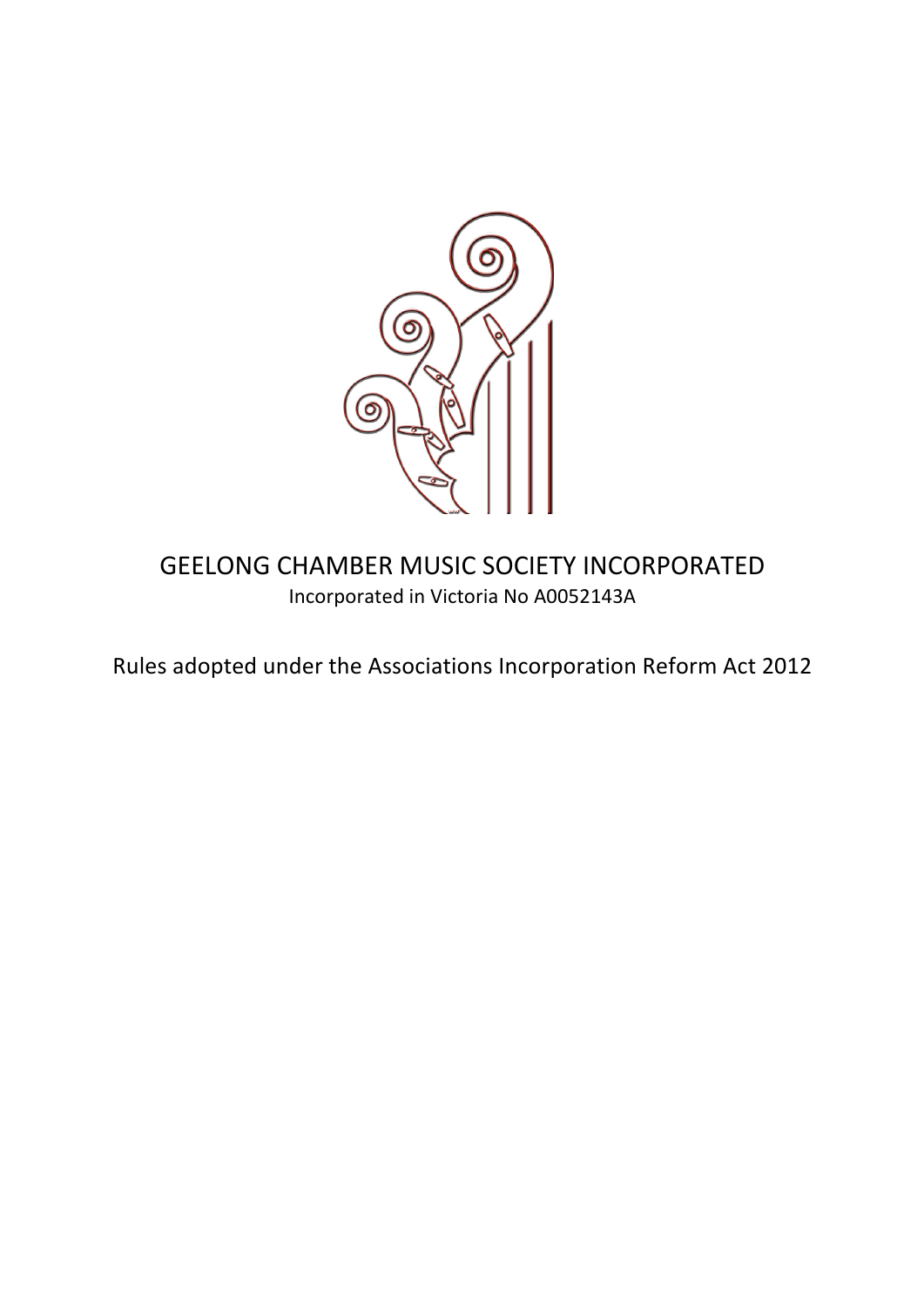Note: 

The persons who from time to time are members of the Association are an incorporated association by the name given in rule 1 of these Rules. Under section 46 of the Associations Incorporation Reform Act 2012, these Rules are taken to constitute the terms of a contract between the Association and its members. 

*Reviewed October 2019*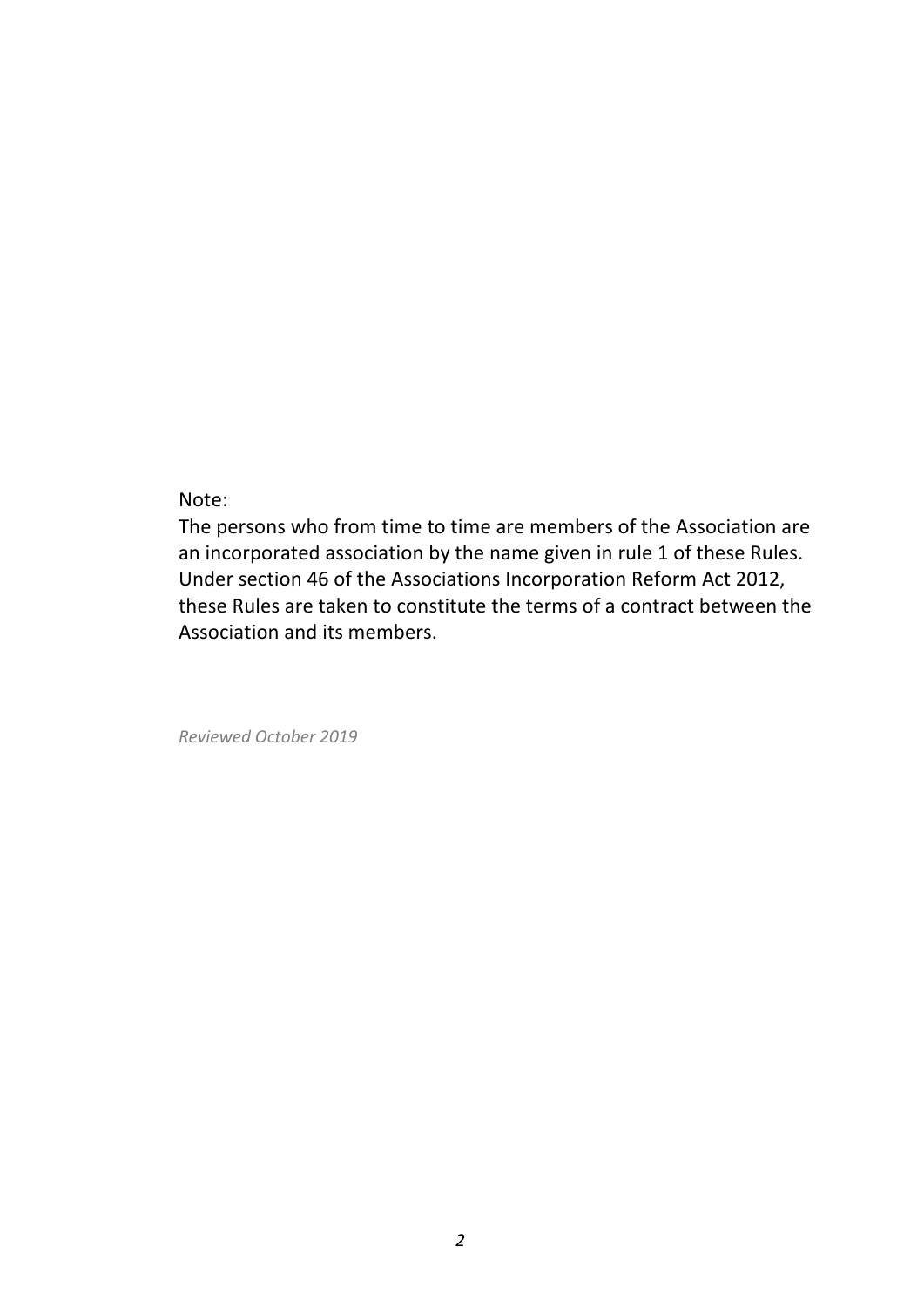### **TABLE OF PROVISIONS**

| 1. |                                                                |  |  |  |  |
|----|----------------------------------------------------------------|--|--|--|--|
| 2. |                                                                |  |  |  |  |
| 3. |                                                                |  |  |  |  |
| 4. |                                                                |  |  |  |  |
|    |                                                                |  |  |  |  |
| 5. |                                                                |  |  |  |  |
| 6. |                                                                |  |  |  |  |
|    | Part 3 - Members, Disciplinary procedures and Grievances  8    |  |  |  |  |
|    |                                                                |  |  |  |  |
| 7. |                                                                |  |  |  |  |
| 8. |                                                                |  |  |  |  |
| 9. |                                                                |  |  |  |  |
|    | 10.                                                            |  |  |  |  |
|    | 11.                                                            |  |  |  |  |
|    | 12.                                                            |  |  |  |  |
|    | 13.                                                            |  |  |  |  |
|    | 14.                                                            |  |  |  |  |
|    | 15.                                                            |  |  |  |  |
|    | 16.                                                            |  |  |  |  |
|    | 17.                                                            |  |  |  |  |
|    | 18.                                                            |  |  |  |  |
|    |                                                                |  |  |  |  |
|    | 19.                                                            |  |  |  |  |
|    | 20.                                                            |  |  |  |  |
|    |                                                                |  |  |  |  |
|    | 21.                                                            |  |  |  |  |
|    | 22.                                                            |  |  |  |  |
|    | 23.                                                            |  |  |  |  |
|    | 24.                                                            |  |  |  |  |
|    | 25.                                                            |  |  |  |  |
|    |                                                                |  |  |  |  |
|    | 26.                                                            |  |  |  |  |
|    | 27.                                                            |  |  |  |  |
|    | Special general meetings held at request of members  13<br>28. |  |  |  |  |
|    | 29.                                                            |  |  |  |  |
|    | 30.                                                            |  |  |  |  |
|    | 31.                                                            |  |  |  |  |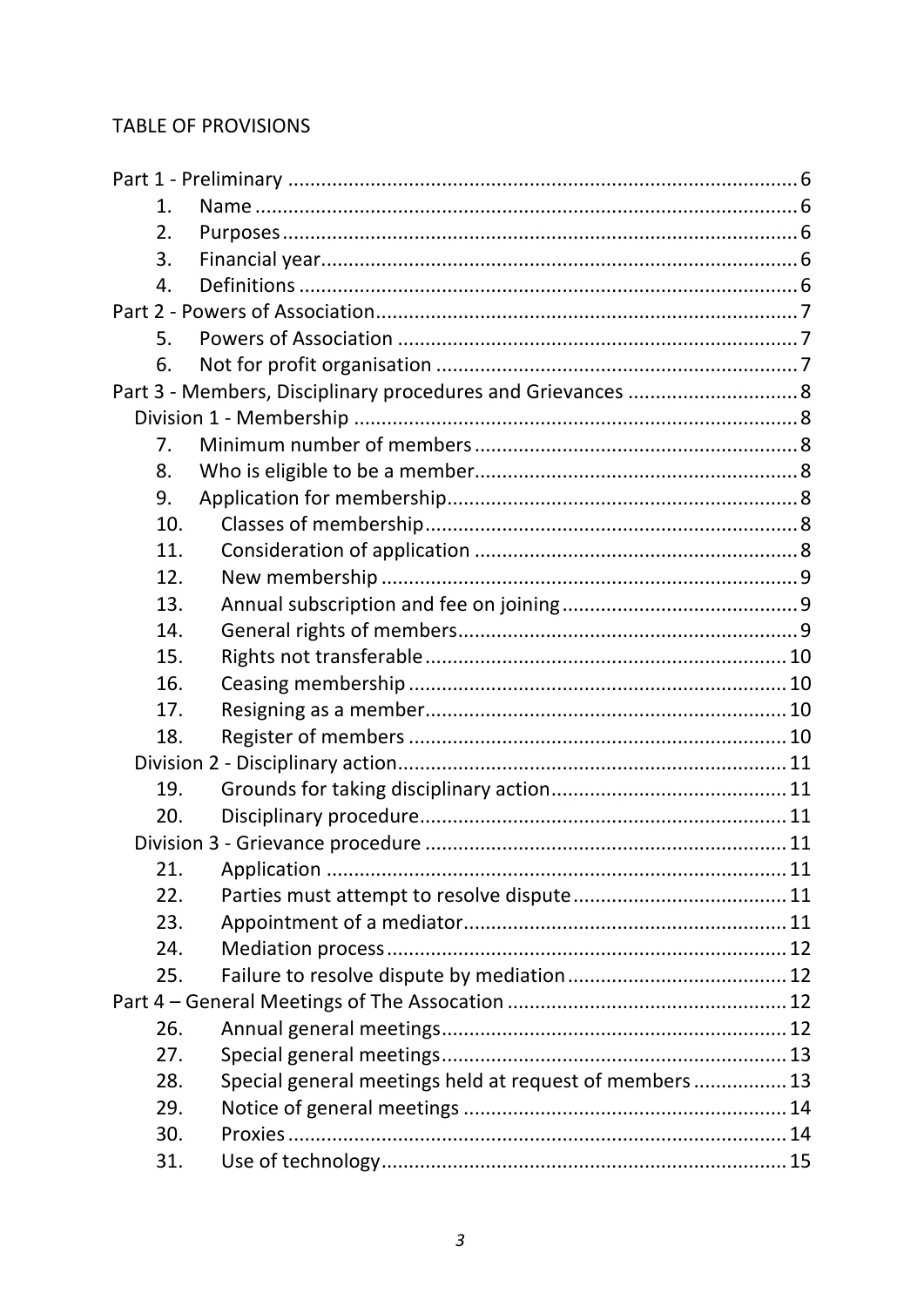| 32.                                                            |                                                                   |  |  |  |  |
|----------------------------------------------------------------|-------------------------------------------------------------------|--|--|--|--|
| 33.                                                            |                                                                   |  |  |  |  |
| 34.                                                            |                                                                   |  |  |  |  |
| 35.                                                            |                                                                   |  |  |  |  |
| 36.                                                            |                                                                   |  |  |  |  |
| 37.                                                            |                                                                   |  |  |  |  |
|                                                                |                                                                   |  |  |  |  |
|                                                                |                                                                   |  |  |  |  |
| 38.                                                            |                                                                   |  |  |  |  |
| 39.                                                            |                                                                   |  |  |  |  |
| Division 2 - Composition of committee and duties of members 18 |                                                                   |  |  |  |  |
| 40.                                                            |                                                                   |  |  |  |  |
| 41.                                                            |                                                                   |  |  |  |  |
| 42.                                                            |                                                                   |  |  |  |  |
| 43.                                                            |                                                                   |  |  |  |  |
| 44.                                                            |                                                                   |  |  |  |  |
|                                                                | Division 3 – Election of committee members and tenure of office20 |  |  |  |  |
| 45.                                                            |                                                                   |  |  |  |  |
| 46.                                                            |                                                                   |  |  |  |  |
| 47.                                                            |                                                                   |  |  |  |  |
| 48.                                                            |                                                                   |  |  |  |  |
| 49.                                                            |                                                                   |  |  |  |  |
| 50.                                                            |                                                                   |  |  |  |  |
| 51.                                                            |                                                                   |  |  |  |  |
| 52.                                                            |                                                                   |  |  |  |  |
| 53.                                                            |                                                                   |  |  |  |  |
|                                                                |                                                                   |  |  |  |  |
| 54.                                                            |                                                                   |  |  |  |  |
| 55.                                                            |                                                                   |  |  |  |  |
| 56.                                                            |                                                                   |  |  |  |  |
| 57.                                                            |                                                                   |  |  |  |  |
| 58.                                                            |                                                                   |  |  |  |  |
| 59.                                                            |                                                                   |  |  |  |  |
| 60.                                                            |                                                                   |  |  |  |  |
| 61.                                                            |                                                                   |  |  |  |  |
| 62.                                                            |                                                                   |  |  |  |  |
| 63.                                                            |                                                                   |  |  |  |  |
|                                                                |                                                                   |  |  |  |  |
| 64.                                                            |                                                                   |  |  |  |  |
| 65.                                                            |                                                                   |  |  |  |  |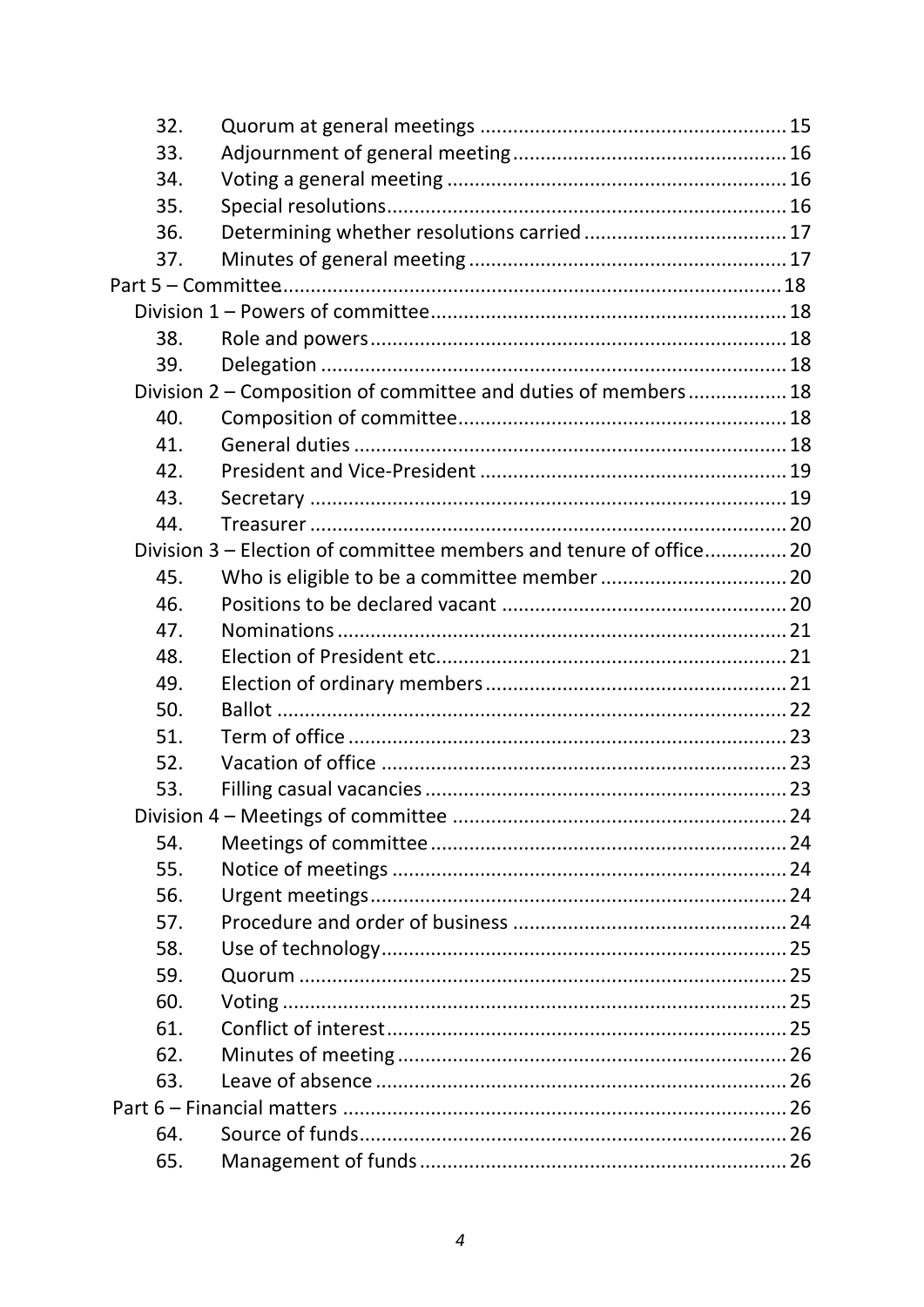| 68. |  |
|-----|--|
| 69. |  |
| 70. |  |
| 71. |  |
| 72. |  |
| 73. |  |
| 74  |  |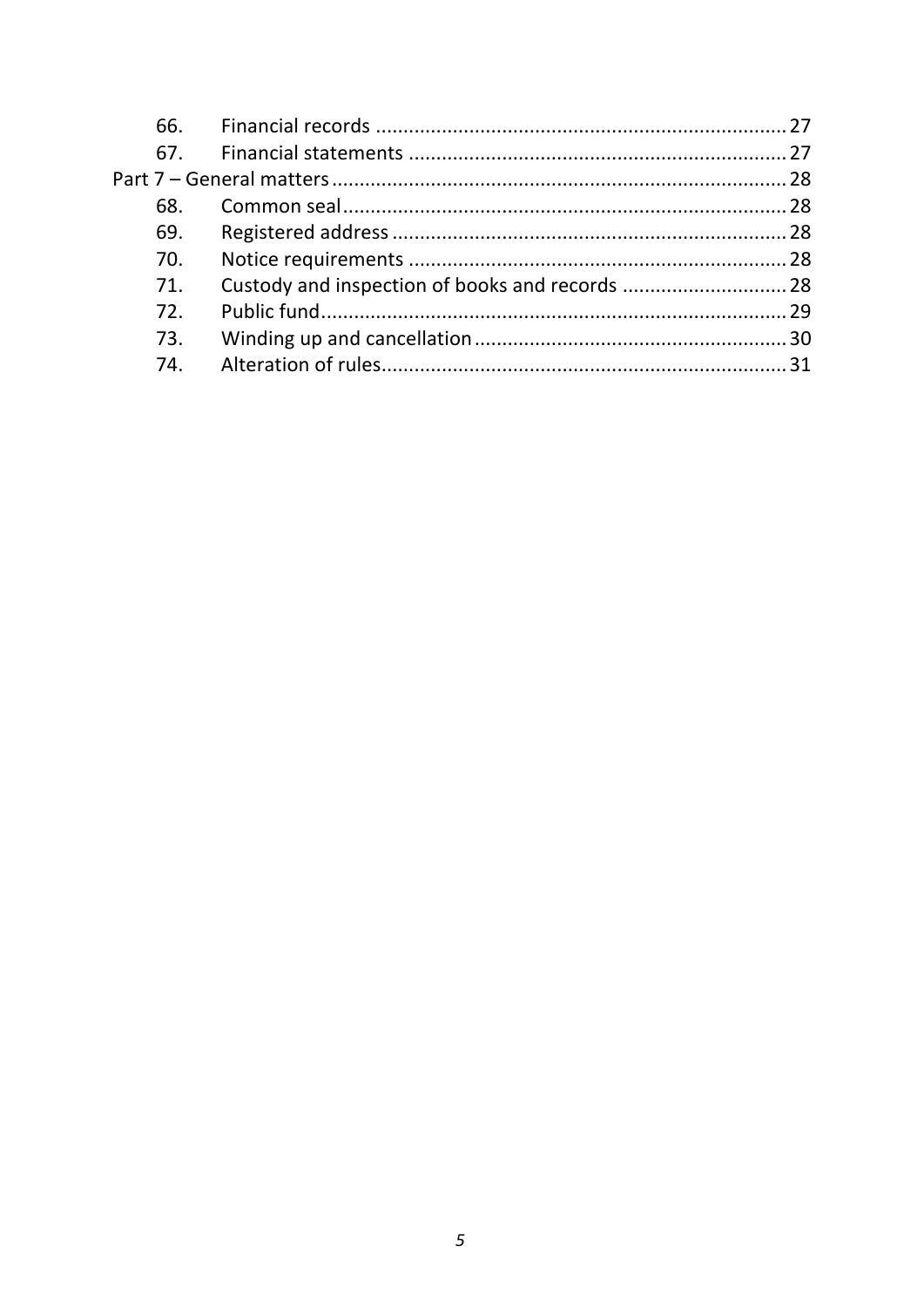# PART 1 - PRELIMINARY

# **1. Name**

# The name of the incorporated association is "GEELONG CHAMBER MUSIC SOCIETY INCORPORATED".

*Note: Under section 23 of the Act, the name of the association and its* registration number must appear on all its business documents.

# **2. Purposes**

The purpose of the Association is:

To promote appreciation and performance of chamber music, particularly in the Geelong area by:

- presenting to audiences in Geelong high quality concerts by chamber orchestras, ensembles and soloists;
- providing performance opportunities and financial support to developing Victorian musicians; and
- providing for students in the Geelong area high quality listening and learning opportunities, and workshops designed to develop their performance skills and understanding of music.

# **3. Financial year**

The financial year of the Association is each period of 12 months ending on 31 December.

# **4. Definitions**

In these Rules  $-$ 

**absolute majority**, of the committee, means a majority of the committee members currently holding office and entitled to vote at the time (as distinct from a majority of committee members present at a committee meeting);

*Chairperson,* of a general meeting or committee meeting, means the person chairing the meeting as required under rule 42;

*committee* means the committee having management of the business of the Association;

*committee meeting* means a meeting of the committee held in accordance with these Rules;

*committee member* means a member of the committee elected or appointed under Division 3 of Part 5:

*financial year* means the 12 month period specified in rule 3; *general meeting* means a general meeting of the members of the Association convened in accordance with Part 4 and includes an annual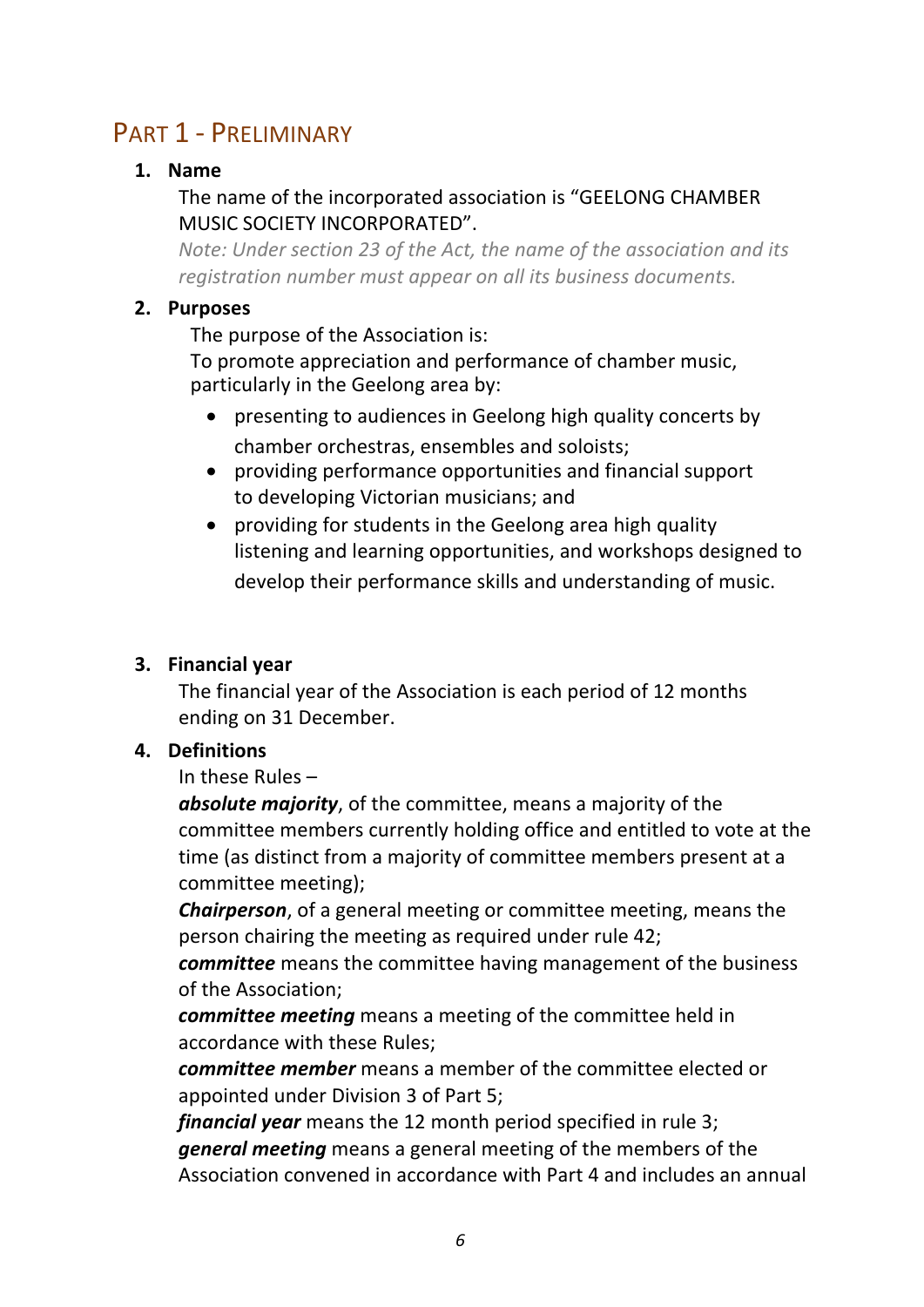general meeting, a special general meeting and a disciplinary appeal meeting;

*member* means a member of the Association;

*member entitled to vote* means a member who under rule 14(2) is entitled to vote at a general meeting;

**special resolution** means a resolution that requires not less than threequarters of the members voting at a general meeting, whether in person or by proxy, to vote in favour of the resolution;

*the Act* means the Associations Incorporation Reform Act 2012 and includes any regulations made under that Act;

*the Registrar* means the Registrar of Incorporated Associations.

# PART 2 - POWERS OF ASSOCIATION

### **5. Powers of Association**

- (1) Subject to the Act, the Association has power to do all things incidental or conducive to achieve its purposes.
- (2) Without limiting sub-rule  $(1)$ , the Association may -
	- (a) acquire, hold and dispose of real or personal property;
	- (b) open and operate accounts with financial institutions;
	- (c) invest its money in any security in which trust monies may lawfully be invested;
	- (d) raise and borrow money on any terms and in any manner as it thinks fit;
	- (e) secure the repayment of money raised or borrowed, or the payment of a debt or liability;
	- (f) appoint agents to transact business on its behalf;
	- $(g)$  enter into any other contract it considers necessary or desirable.
- (3) The Association may only exercise its powers and use its income and assets (including any surplus) for its purposes.

# **6.** Not for profit organisation

- (1) The Association must not distribute any surplus, income or assets directly or indirectly to its members.
- (2) Subrule  $(1)$  does not prevent the Association from paying a member-
	- (a) reimbursement for expenses properly incurred by the member; or
	- (b) for goods or services provided by the member if this is done in good faith on terms no more favourable than if the member was not a member.

*Note: Section 33 of the Act provides that an incorporated association must not secure pecuniary profit for its members. Section 4 of the Act*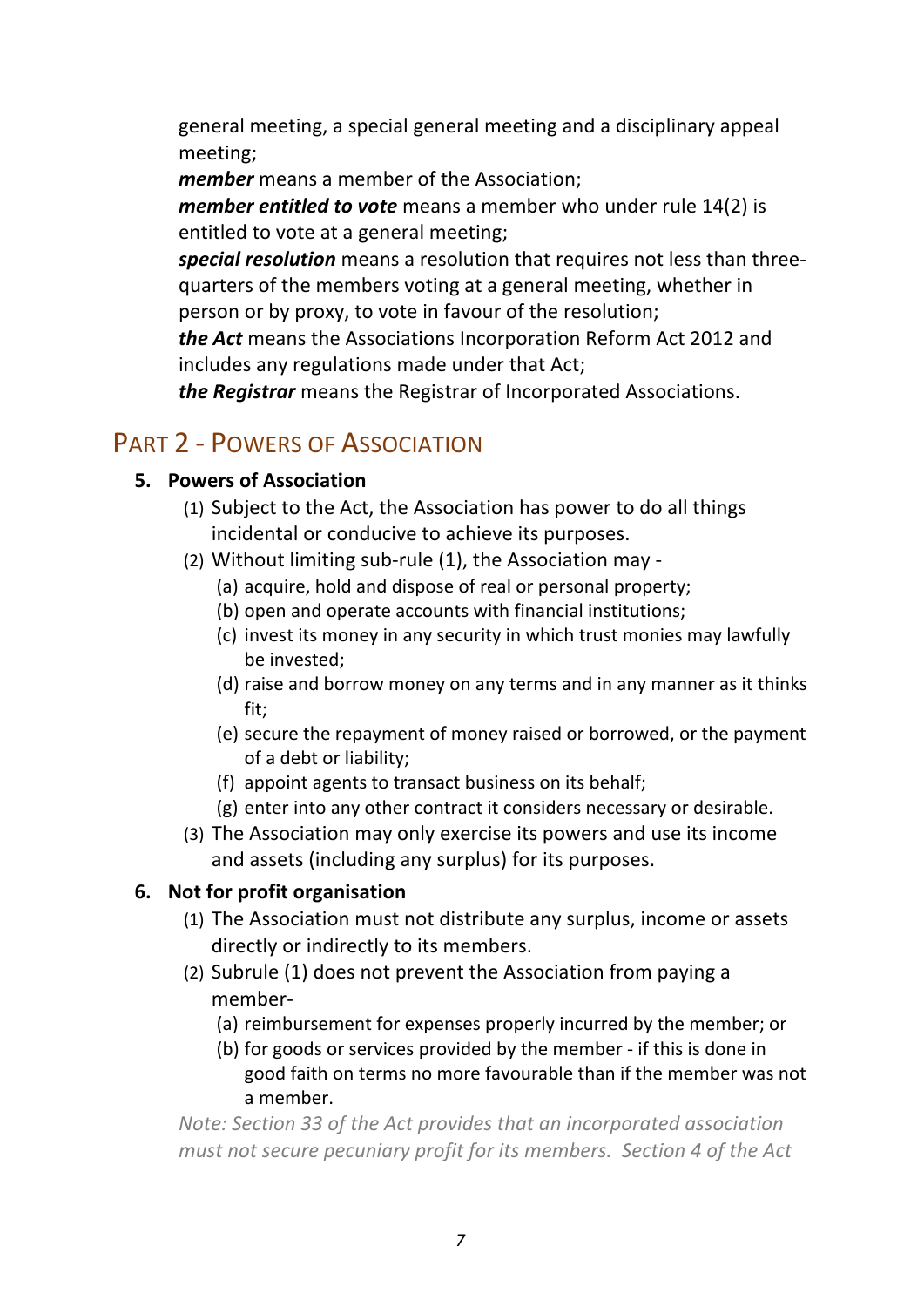sets out in more detail the circumstances under which an incorporated *association is not taken to secure pecuniary profit for its members.* 

# PART 3 - MEMBERS, DISCIPLINARY PROCEDURES AND GRIEVANCES

# *Division 1 - Membership*

**7. Minimum number of members**

The Association must have at least 5 members.

# **8.** Who is eligible to be a member

Any person who supports the purposes of the Association is eligible for membership.

# **9.** Application for membership

- (1) To apply to become a member of the Association, a person must submit a written application to a committee member stating that the person -
	- (a) wishes to become a member of the Association; and
	- (b) supports the purposes of the Association; and
	- (c) agrees to comply with these Rules.
- (2) The application -
	- (a) must be signed by the applicant; and
	- (b) may be accompanied by the joining fee, if any, and the membership subscription.

# 10. Classes of membership

There shall be Four (4) classes of full membership. These shall be:

- (a) Individual Membership which shall be open to any eligible person.
- (b) Student Membership which shall be open to full-time students.
- (c) Life Membership which may be granted to any person in recognition of services rendered to the Association or for the purposes of the Association. Life Membership shall be granted to a person by the vote in person or by proxy of a majority of members at a general meeting. A person to whom Life Membership is granted shall be deemed to have paid all fees and subscriptions required pursuant to these Rules.
- (d) Honorary Membership which may be granted at the discretion of the committee to the spouse/partner of a Life Member.

# **11. Consideration of application**

- (1) As soon as practicable after an application for membership is received, the committee must decide by resolution whether to accept or reject the application.
- (2) The committee must notify the applicant of its decision as soon as practicable after the decision is made.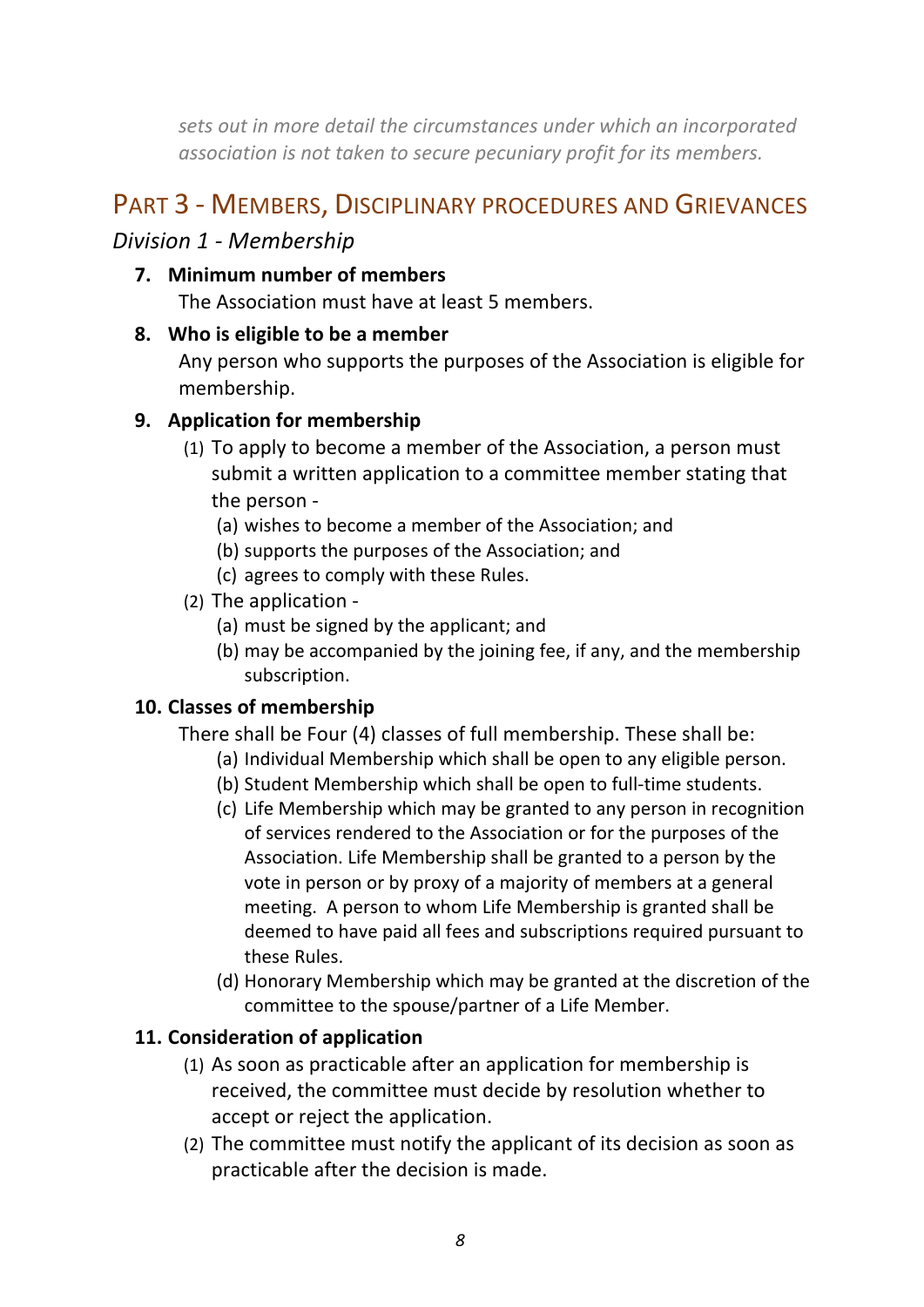- (3) If the committee rejects the application, it must notify the applicant in writing and return any money accompanying the application to the applicant.
- (4) No reason need be given for the rejection of an application.

# **12. New membership**

- (1) If an application for membership is approved by the committee -
	- (a) the resolution to accept the membership must be recorded in the minutes of the committee meeting; and
	- (b) the Secretary must, as soon as practicable, enter the name and address of the new member, and the date of becoming a member, in the register of members.
- (2) A person becomes a member of the Association and, subject to rule 14(2), is entitled to exercise his or her rights of membership from the date, whichever is the later, on which -
	- (a) the committee approves the person's membership; or
	- (b) the person pays the membership subscription.

# **13. Annual subscription and fee on joining**

- (1) At each annual general meeting, the Association must determine the amount of the membership subscription for the year commencing on 1st July following the Annual General Meeting.
- (2) The annual membership subscription shall be payable by 1st July in the membership year.
- (3) The Association may determine that any new member who joins after the start of a membership year must, for that membership year, pay a fee equal to -
	- (a) the full annual membership subscription; or
	- (b) a pro rata annual subscription based on the remaining part of the financial year; or
	- (c) a fixed amount determined from time to time by the Association.
- (4) The rights of a member (including the right to vote) who has not paid the annual membership subscription by the due date are suspended until the subscription is paid.

# 14. General rights of members

- (1) A member of the Association who is entitled to vote has the right  $-$ 
	- (a) to receive notice of general meetings and of proposed special resolutions in the manner and time prescribed by these Rules; and
	- (b) to submit items of business for consideration at a general meeting; and
	- (c) to attend and be heard at general meetings; and
	- (d) to vote at a general meeting; and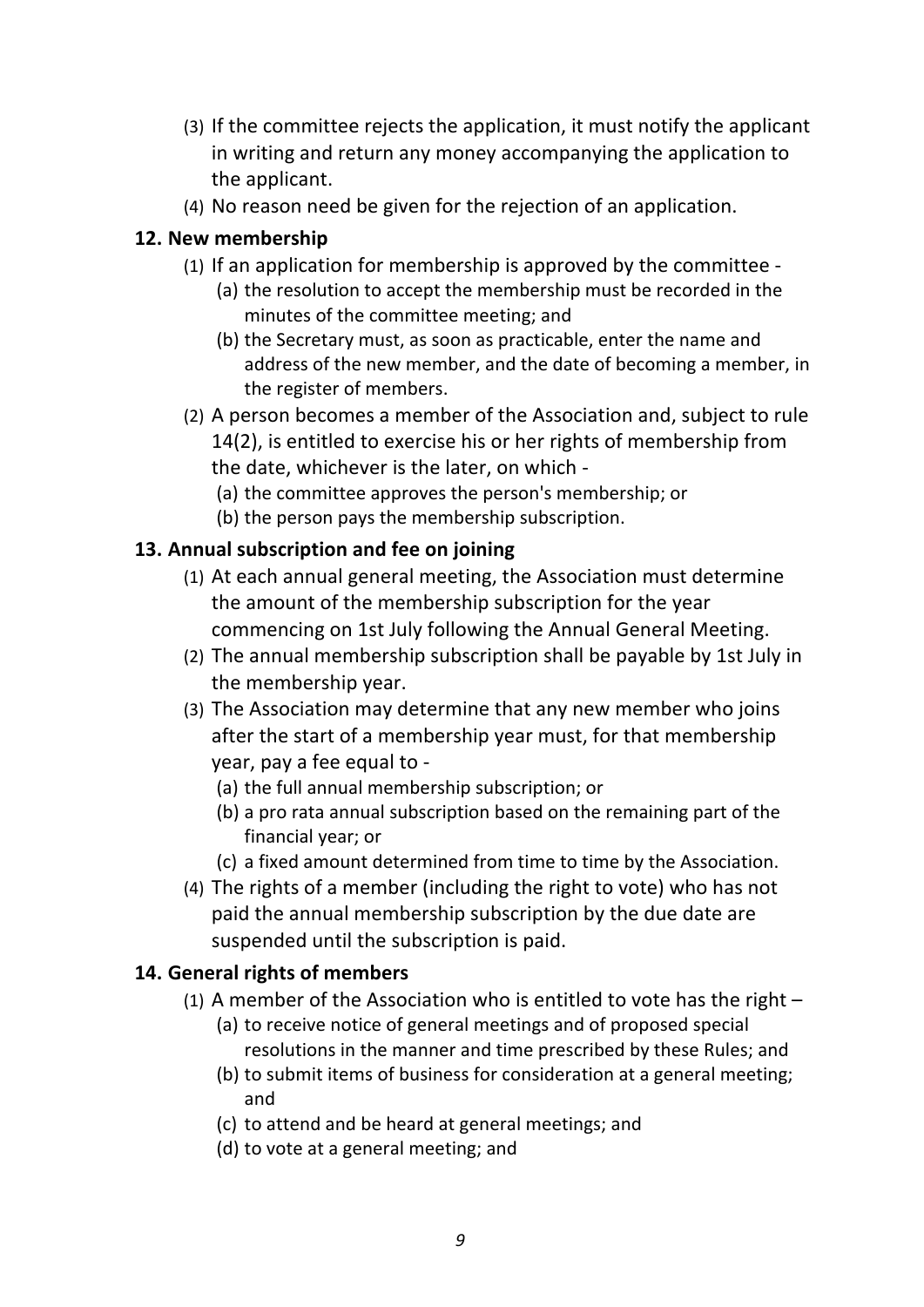- (e) to have access to the minutes of general meetings and other documents of the Association as provided under rule 71 : and
- (f) to inspect the register of members.
- (2) A member is entitled to vote if -
	- (a) more than 10 business days have passed since he or she became a member of the Association; and
	- (b) the member's membership rights are not suspended for any reason.

### **15. Rights not transferable**

The rights of a member are not transferable and end when membership ceases.

# **16. Ceasing membership**

- (1) The membership of a person ceases on resignation, expulsion or death.
- (2) If a person ceases to be a member of the Association, the Secretary must, as soon as practicable, enter the date the person ceased to be a member in the register of members.

# **17. Resigning as a member**

(1) A member may resign by notice in writing given to the Association. *Note: Rule 71(3) sets out how notice may be given to the association. It includes by post or by handing the notice to a member of the committee.*

(2) A member is taken to have resigned if the member's annual subscription is more than five months in arrears.

# 18. Register of members

- (1) The Secretary must keep and maintain a register of members that includes -
	- (a) for each current member -
		- (i) the member's name;
		- (ii) the address for notice last given by the member;
		- (iii) the date of becoming a member;
		- (iv) any other information determined by the committee; and
	- (b) for each former member, the date of ceasing to be a member.
- (2) Any member may, at a reasonable time and free of charge, inspect the register of members.

*Note: Under section 59 of the Act, access to the personal information of* a person recorded in the register of members may be restricted in *certain circumstances.* Section 58 of the Act provides that it is an offence to make *improper use of information* about a person obtained *from the Register of Members.*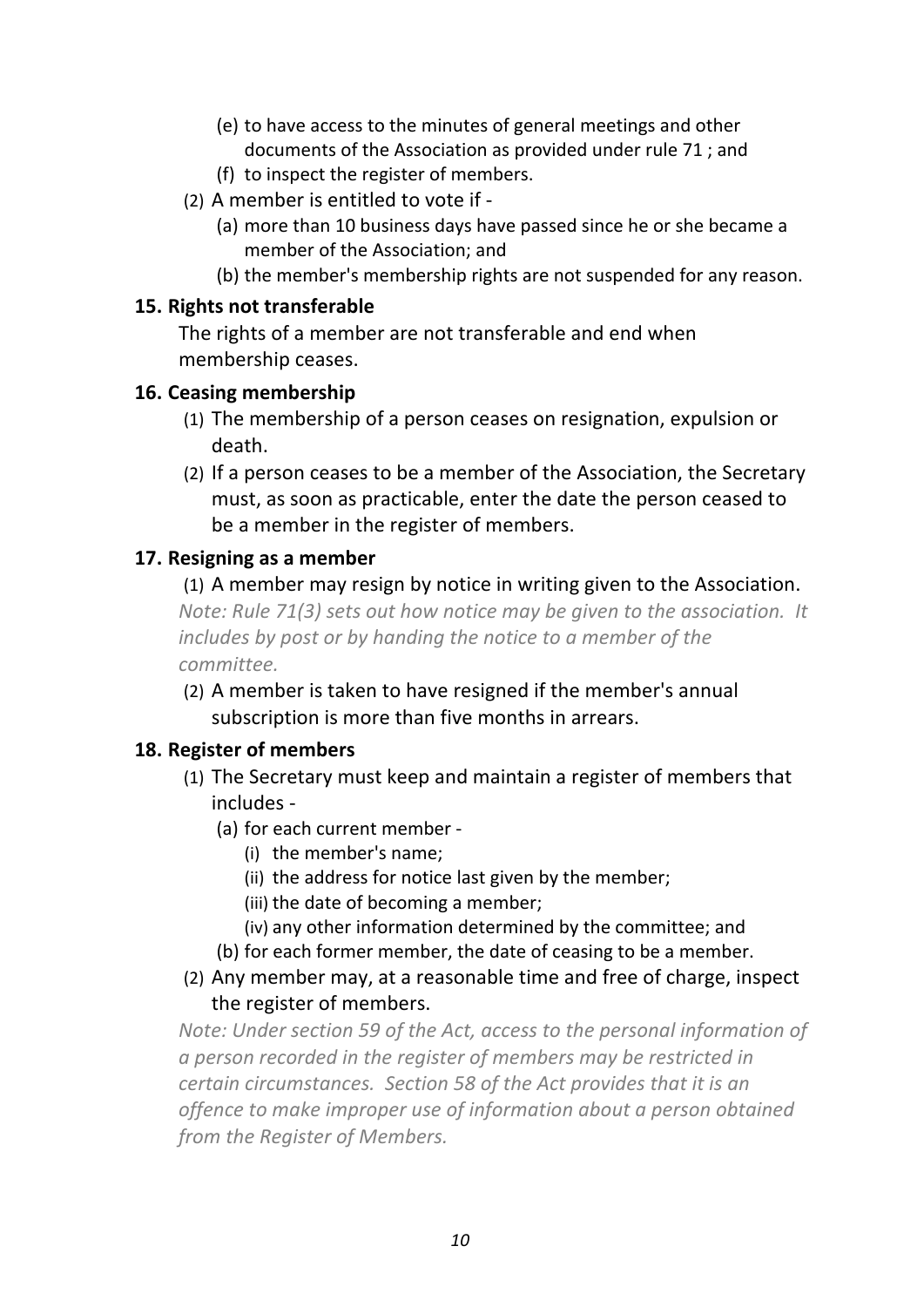# *Division 2 - Disciplinary action*

### **19. Grounds for taking disciplinary action**

The Association may take disciplinary action against a member in accordance with this Division if it is determined that the member -

(a) has failed to comply with these Rules; or

- (b) refuses to support the purposes of the Association; or
- (c) has engaged in conduct prejudicial to the Association.

# **20. Disciplinary procedure**

If the committee is satisfied that there are sufficient grounds for taking disciplinary action against a member, the committee will adopt the procedure set out in the Model Rules that are current at the time.

# *Division 3 - Grievance procedure*

# **21. Application**

- (1) The grievance procedure set out in this Division applies to disputes under these Rules between -
	- (a) a member and another member;
	- (b) a member and the committee;
	- (c) a member and the Association.
- (2) A member must not initiate a grievance procedure in relation to a matter that is the subject of a disciplinary procedure until the disciplinary procedure has been completed.

# **22. Parties must attempt to resolve dispute**

The parties to a dispute must attempt to resolve the dispute between themselves within 14 days of the dispute coming to the attention of each party.

# **23. Appointment of a mediator**

 $(1)$  If the parties to a dispute are unable to resolve the dispute between themselves within the time required by rule 22, the parties must within 10 days -

(a) notify the committee of the dispute; and

- (b) agree to or request the appointment of a mediator; and
- (c) attempt in good faith to settle the dispute by mediation.
- (2) the mediator must be -
	- (a) a person chosen by agreement between the parties; or
	- (b) in the absence of agreement -
	- (c) if the dispute is between a member and another member a person appointed by the committee; or
	- (d) if the dispute is between a member and the committee or the Association - a person appointed or employed by the Dispute Settlement Centre of Victoria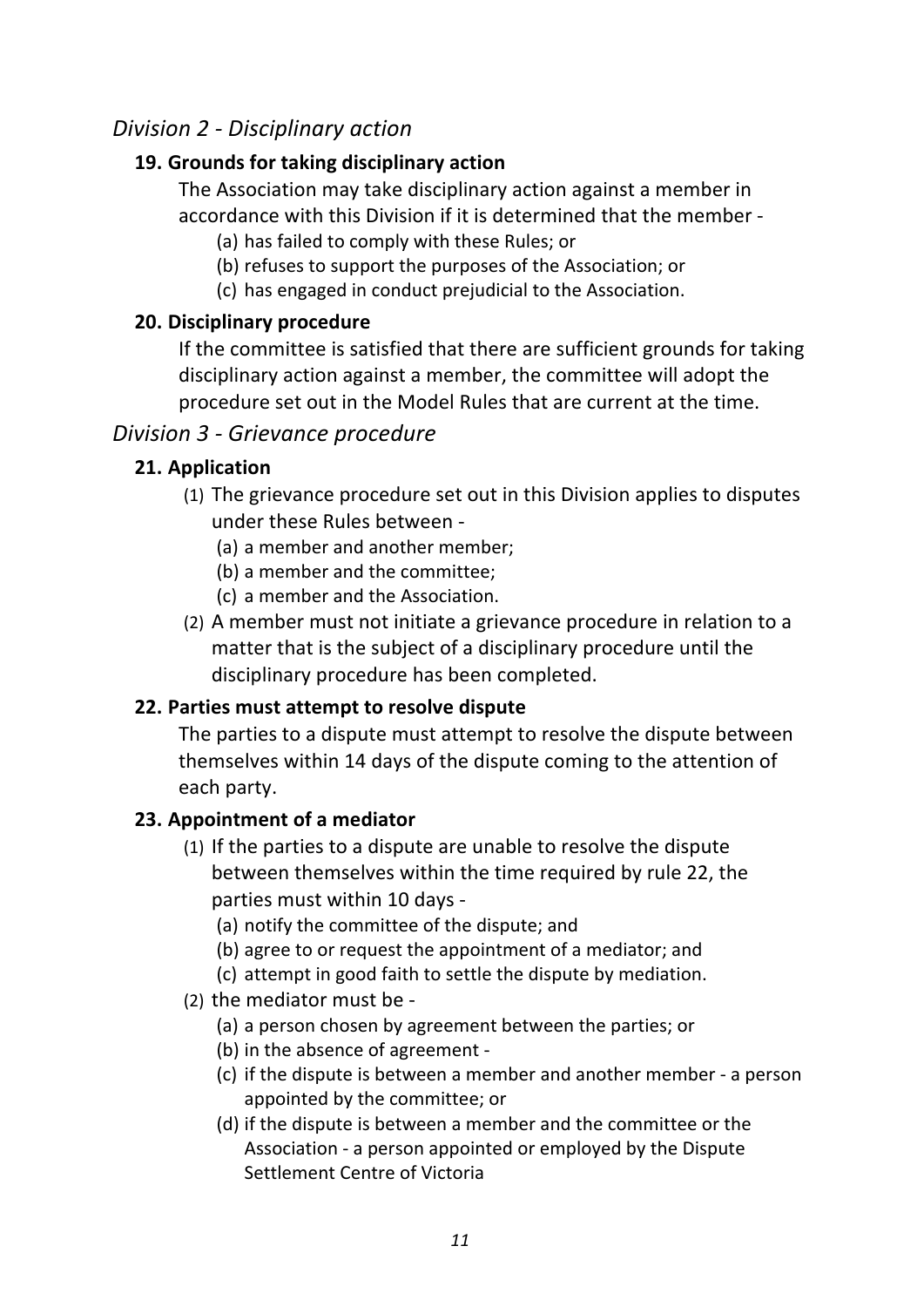- (3) A mediator appointed by the committee may be a member or former member of the Association but in any case must not be a person who -
	- (a) has a personal interest in the dispute; or
	- (b) is biased in favour of or against any party.

#### **24. Mediation process**

- (1) The mediator to the dispute, in conducting the mediation, must -
	- (a) give each party every opportunity to be heard; and
	- (b) allow due consideration by all parties of any written statement submitted by any party; and
	- (c) ensure that natural justice is accorded to the parties throughout the mediation process.
- (2) The mediator must not determine the dispute.

### **25.** Failure to resolve dispute by mediation

If the mediation process does not resolve the dispute, the parties may seek to resolve the dispute in accordance with the Act or otherwise at law.

# PART 4 – GENERAL MEETINGS OF THE ASSOCATION

### **26. Annual general meetings**

- (1) The committee must convene an annual general meeting of the Association to be held within 5 months after the end of each financial year.
- (2) Despite sub-rule  $(1)$ , the Association may hold its first annual general meeting at any time within 18 months after its incorporation.
- (3) The committee may determine the date, time and place of the annual general meeting.
- (4) The ordinary business of the annual general meeting is as follows -
	- (a) to confirm the minutes of the previous annual general meeting and of any special general meeting held since then;
	- (b) to receive and consider -
		- (i) the annual report of the committee on the activities of the Association during the preceding financial year; and
		- (ii) the financial statements of the Association for the preceding financial year submitted by the committee in accordance with Part 7 of the Act:
	- (c) to elect the members of the committee:
	- (d) to confirm or vary the amounts (if any) of the annual subscription and joining fee.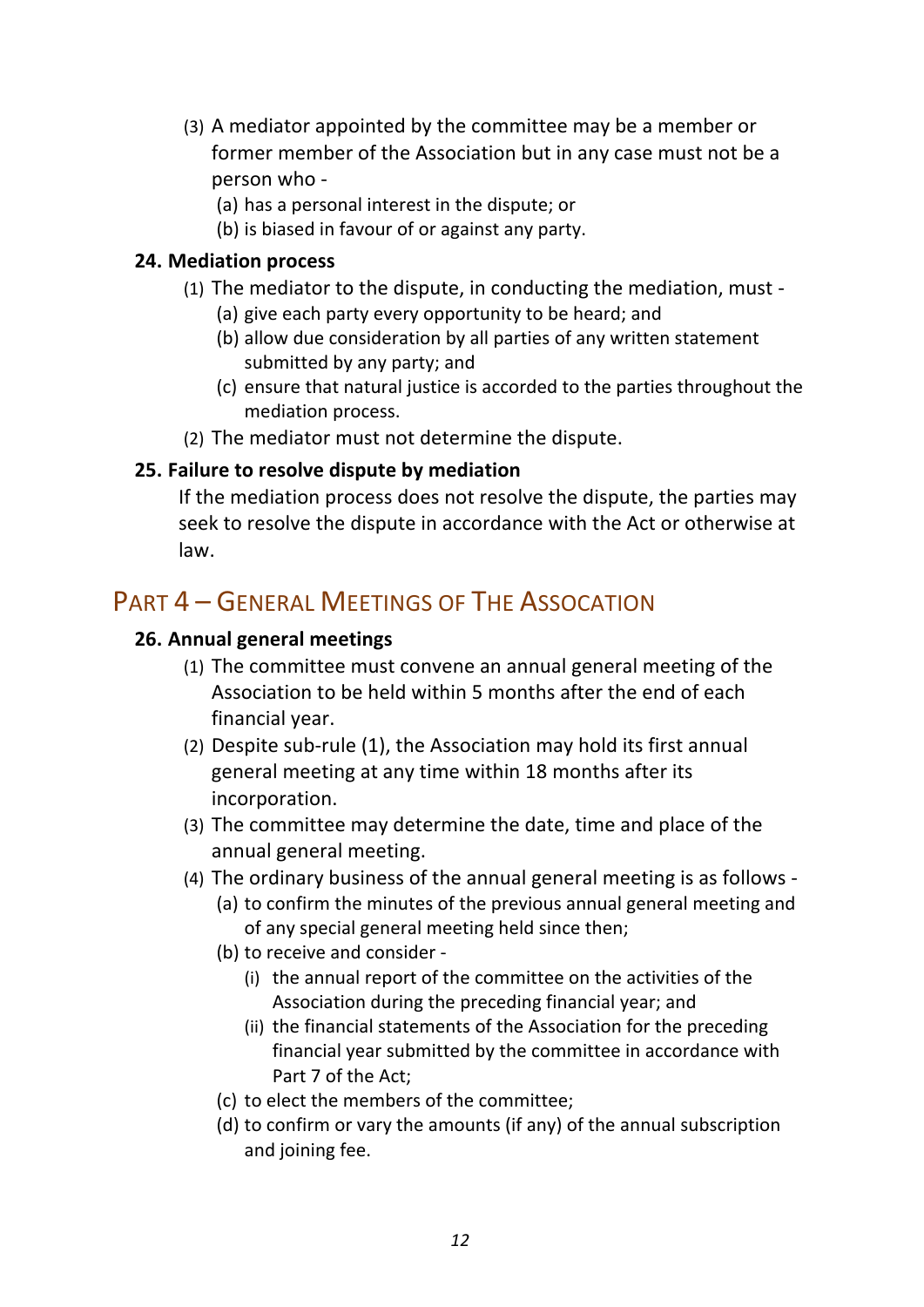- (e) To appoint a suitably qualified person to review the financial statements of the Association for the current year and report to the next Annual General Meeting.
- (5) The annual general meeting may also conduct any other business of which notice has been given in accordance with these Rules.

### **27. Special general meetings**

- (1) Any general meeting of the Association, other than a disciplinary appeal meeting, is a special general meeting.
- (2) The committee may convene a special general meeting whenever it thinks fit.
- (3) No business other than that set out in the notice under rule 29 may be conducted at the meeting.

*Note:* General business may be considered at the meeting if it is *included* as an item for consideration in the notice under rule 29 and the *majority* of members at the meeting agree.

### **28. Special general meetings held at request of members**

- (1) The committee must convene a special general meeting if a request to do so is made in accordance with subrule (2) by at least 10% of the total number of members.
- (2) A request for a special general meeting must -
	- (a) be in writing; and
	- (b) state the business to be considered at the meeting and any resolutions to be proposed; and
	- (c) include the names and signatures of the members requesting the meeting; and
	- (d) be given to the Secretary.
- (3) If the committee does not convene a special general meeting within one month after the date on which the request is made, the members making the request (or any of them) may convene the special general meeting.
- (4) A special general meeting convened by members under subrule (3)-(a) must be held within 3 months after the date on which the original request was made; and
	- (b) may only consider the business stated in that request.
- (5) The Association must reimburse all reasonable expenses incurred by the members convening a special general meeting under subrule (3).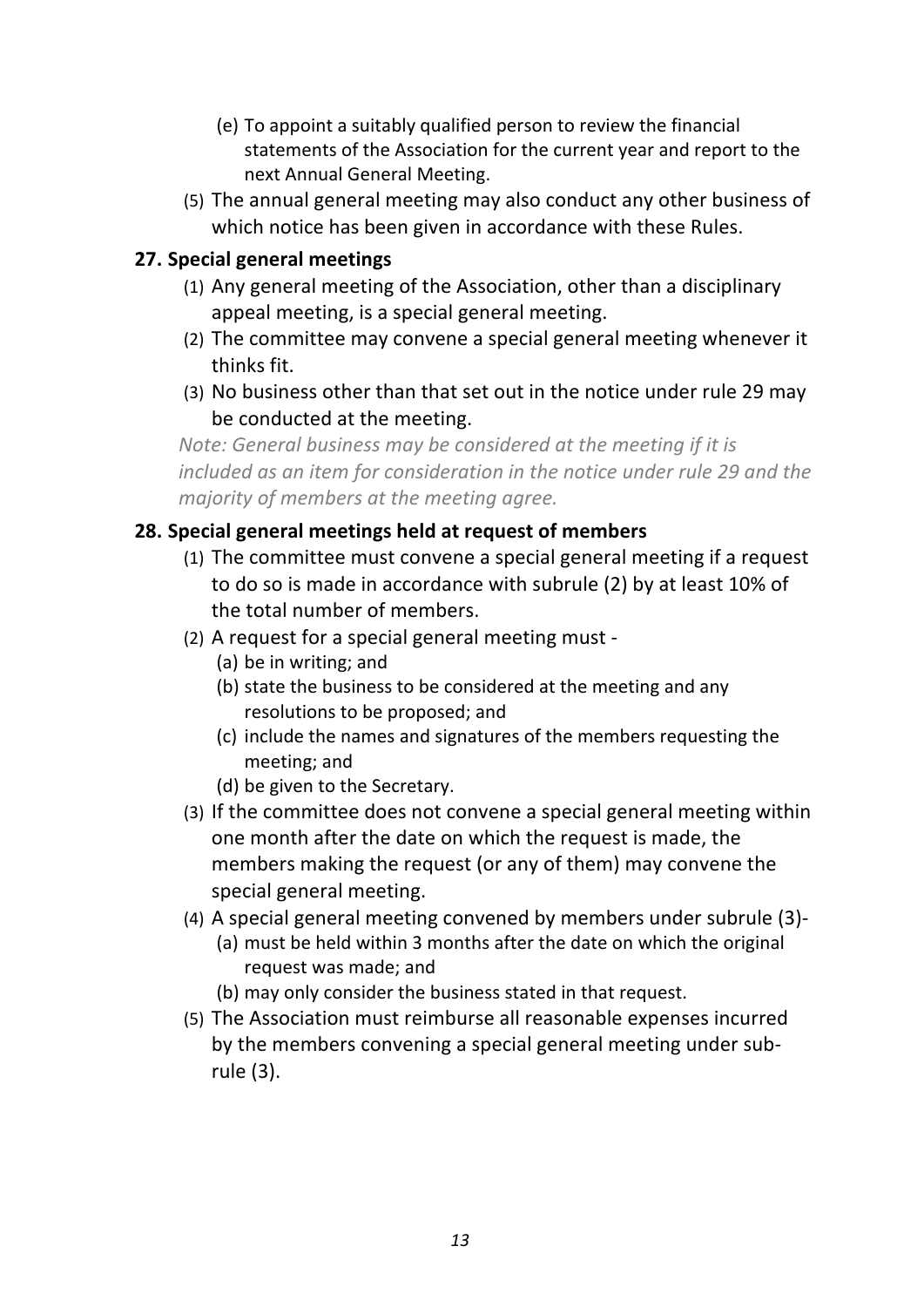### **29. Notice of general meetings**

- (1) The Secretary (or, in the case of a special general meeting convened under rule 28 the members convening the meeting) must give to each member of the Association -
	- (a) at least 21 days' notice of the Annual General Meeting and of any other general meeting if a special resolution is to be proposed at the meeting; or
	- (b) at least 14 days' notice of a general meeting in any other case.
- (2) The notice must -
	- (a) specify the date, time and place of the meeting; and
	- (b) indicate the general nature of each item of business to be considered at the meeting; and
	- (c) if a special resolution is to be proposed -
		- (i) state in full the proposed resolution; and
		- (ii) state the intention to propose the resolution as a special resolution; and
	- (d) comply with rule 30(5).
- (3) This rule does not apply to a disciplinary appeal meeting.

### **30. Proxies**

- (1) A member may appoint another member as his or her proxy to vote and speak on his or her behalf at a general meeting other than at a disciplinary appeal meeting.
- (2) The appointment of a proxy must be in writing and signed by the member making the appointment.
- (3) The member appointing the proxy may give specific directions in writing as to how the proxy is to vote on his or her behalf, otherwise the proxy may vote on behalf of the member in any matter as he or she sees fit.
- $(4)$  If the committee has approved a form for the appointment of a proxy, the member may use any other form that clearly identifies the person appointed as the member's proxy and that has been signed by the member.
- (5) Notice of a general meeting given to a member under rule 29 must-
	- (a) state that the member may appoint another member as a proxy for the meeting; and
	- (b) include a copy of any form that the committee has approved for the appointment of a proxy.
- (6) A form appointing a proxy must be given to a member of the committee no later than 24 hours before the commencement of the meeting and handed to the Chairperson at the commencement of the meeting.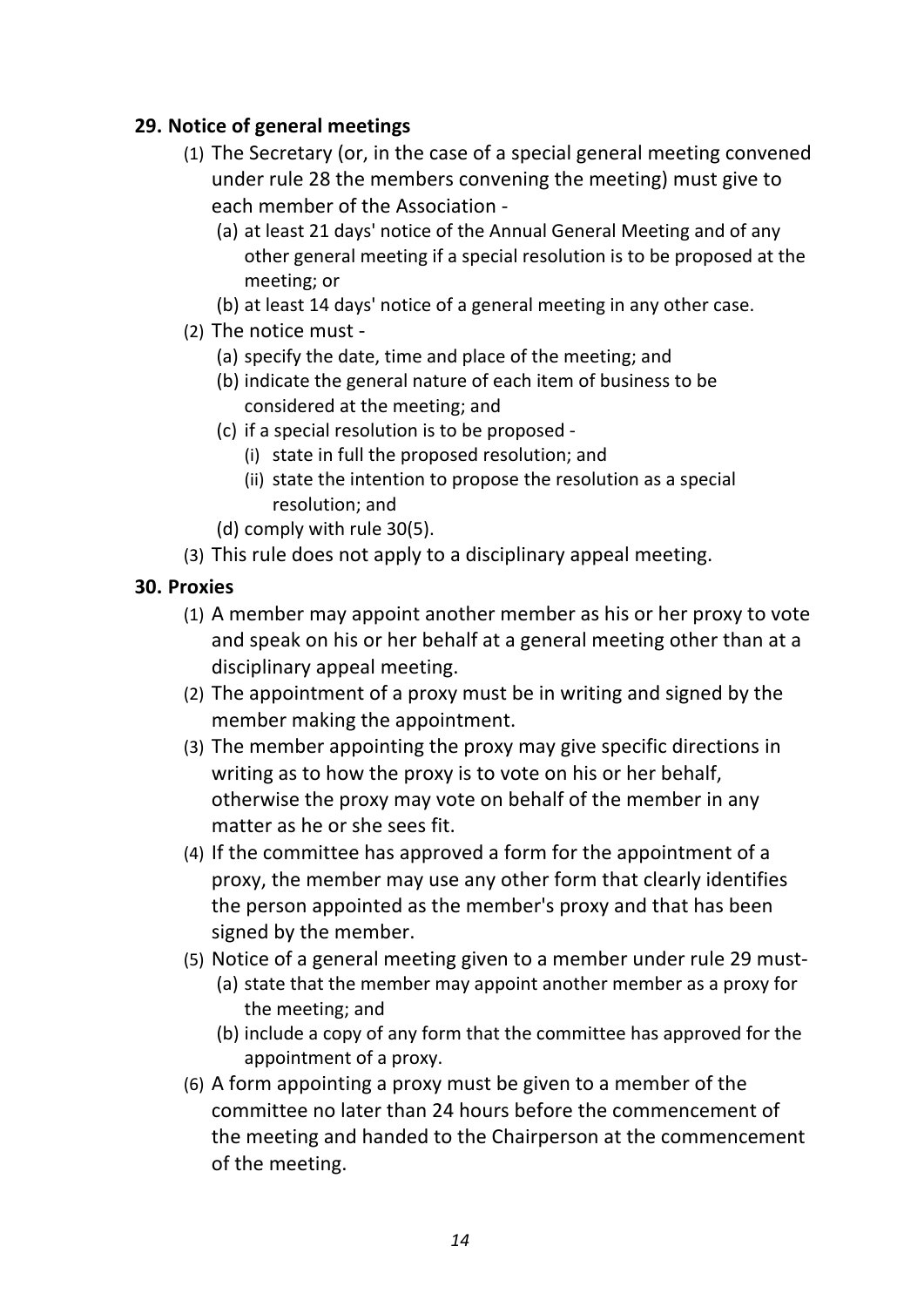(7) A form appointing a proxy sent by post or electronically is of no effect unless it is received by the Association no later than 24 hours before the commencement of the meeting.

### **31. Use of technology**

- (1) A member not physically present at a general meeting may be permitted to participate in the meeting by the use of technology that allows that member and the members present at the meeting to clearly and simultaneously communicate with each other.
- (2) For the purposes of this Part, a member participating in a general meeting as permitted under sub-rule  $(1)$  is taken to be present at the meeting and, if the member votes at the meeting, is taken to have voted in person.

# **32. Quorum at general meetings**

- (1) No business may be conducted at a general meeting unless a quorum of members is present.
- (2) The quorum for a general meeting is the presence (physically, by proxy or as allowed under rule 31) of 10% of the members entitled to vote.
- (3) If a quorum is not present within 30 minutes after the notified commencement time of a general meeting -
	- (a) in the case of a meeting convened by, or at the request of, members under rule 28 - the meeting must be dissolved;

*Note: If a meeting convened by, or at the request of, members is* dissolved under this subrule, the business that was to have been *considered at the meeting is taken to have been dealt with. If members* wish to have the business reconsidered at another special meeting, the members must make a new request under rule 28.

(b) in any other case -

- (i) the meeting must be adiourned to a date not more than 21 days after the adiournment: and
- (ii) notice of the date, time and place to which the meeting is adjourned must be given at the meeting and confirmed by written notice given to all members as soon as practicable after the meeting.
- $(4)$  If a quorum is not present within 30 minutes after the time to which a general meeting has been adjourned under sub-rule  $(3)(b)$ , the members present at the meeting (if not fewer than 3) may proceed with the business of the meeting as if a quorum were present.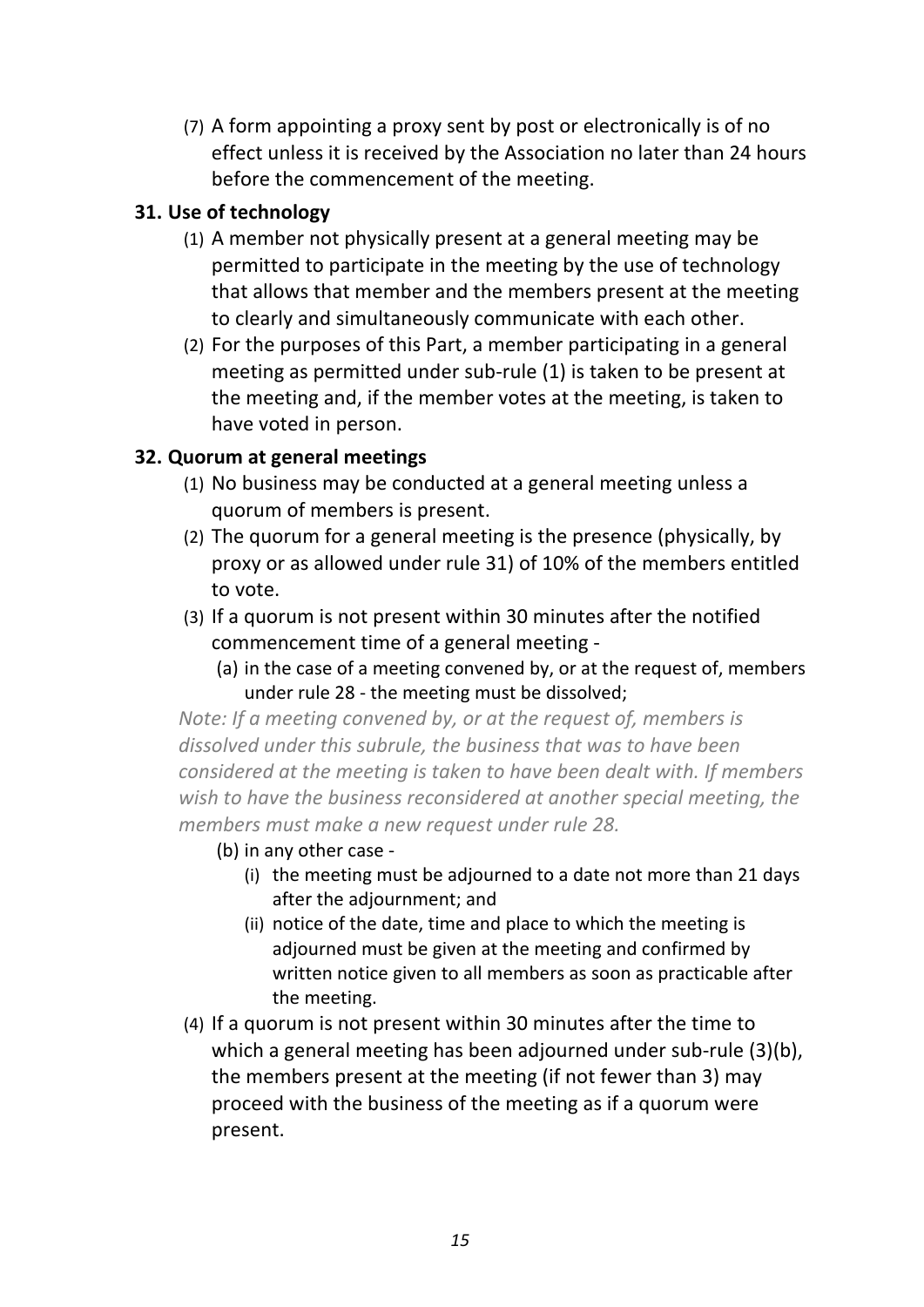### **33. Adjournment of general meeting**

- (1) The Chairperson of a general meeting at which a quorum is present may, with the consent of a majority of members present at the meeting, adjourn the meeting to another time at the same place or at another place.
- (2) Without limiting sub-rule  $(1)$ , a meeting may be adjourned -(a) if there is insufficient time to deal with the business at hand; or (b) to give the members more time to consider an item of business.
- (3) No business may be conducted on the resumption of an adjourned meeting other than the business that remained unfinished when the meeting was adjourned.
- (4) Notice of the adjournment of a meeting under this rule is not required unless the meeting is adjourned for 14 days or more, in which case notice of the meeting must be given in accordance with rule 29.

### **34. Voting a general meeting**

- (1) On any question arising at a general meeting -
	- (a) subject to sub-rule (3), each member who is entitled to vote has one vote; and
	- (b) members may vote personally or by proxy; and
	- (c) except in the case of a special resolution, the question must be decided on a majority of votes.
- (2) If votes are divided equally on a question, the Chairperson of the meeting has a second or casting vote.
- (3) If the question is whether or not to confirm the minutes of a previous meeting, only members who were present at that meeting may vote.
- (4) This rule does not apply to a vote at a disciplinary appeal meeting.

### **35. Special resolutions**

A special resolution is passed if not less than three quarters of the members voting at a general meeting (whether in person or by proxy) vote in favour of the resolution.

*Note: In addition to certain matters specified in the Act, a special resolution is required -*

- *(a)* to remove a committee member from office;
- *(b)* to alter these Rules, including changing the name or any of the *purposes of the Association.*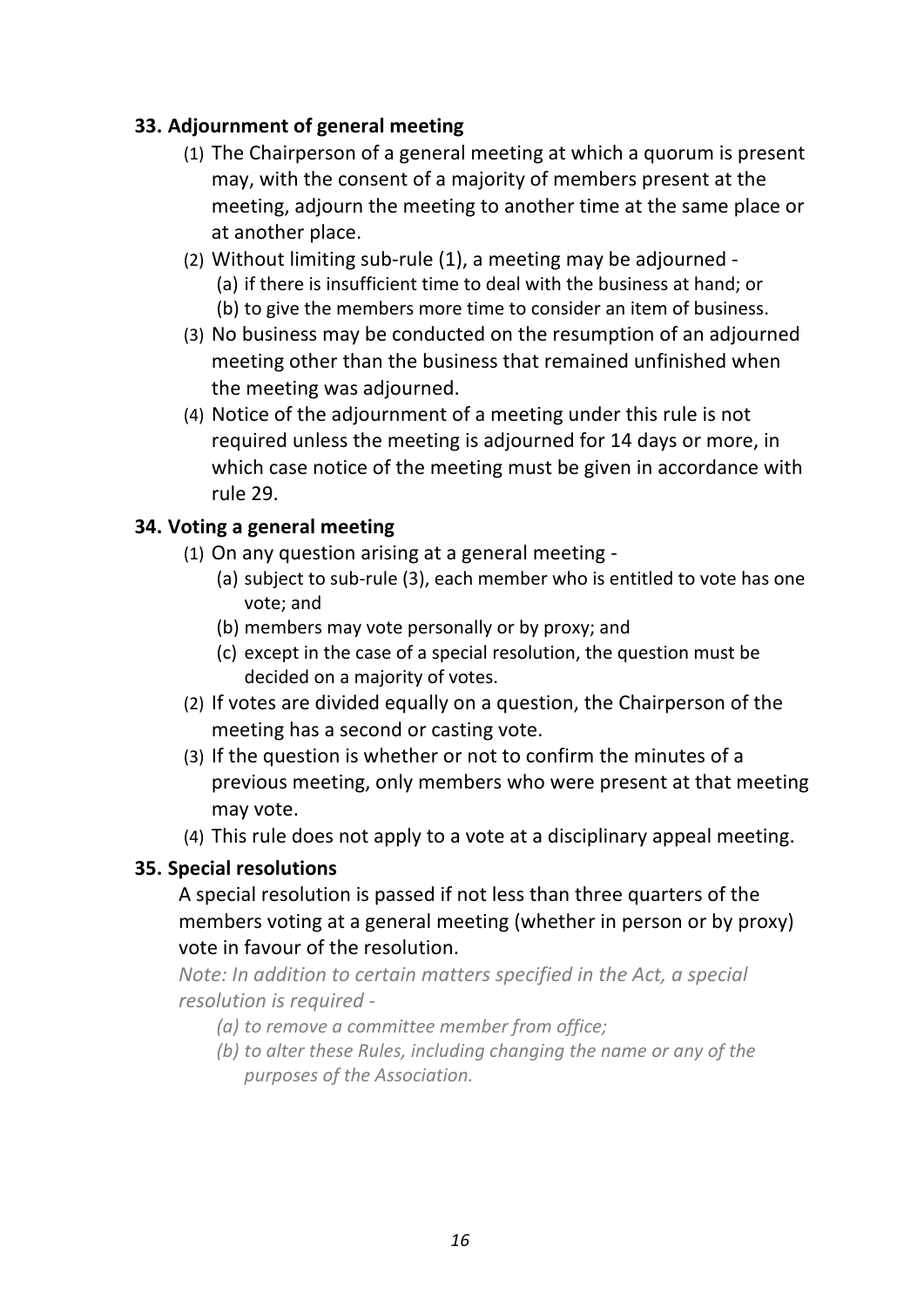### **36. Determining whether resolutions carried**

- (1) Subject to subsection  $(2)$ , the Chairperson of a general meeting may, on the basis of a show of hands, declare that a resolution has been -
	- (a) carried: or
	- (b) carried unanimously; or
	- (c) carried by a particular majority; or
	- $(d)$  lost -

and an entry to that effect in the minutes of the meeting is conclusive proof of that fact.

- (2) If a poll (where votes are cast in writing) is demanded by three or more members on any question -
	- (a) the poll must be taken at the meeting in the manner determined by the Chairperson of the meeting; and
	- (b) the Chairperson must declare the result of the resolution on the basis of the poll.
- (3) A poll demanded on the election of the Chairperson or on a question of an adjournment must be taken immediately.
- (4) A poll demanded on any other question must be taken before the close of the meeting at a time determined by the Chairperson.

# **37. Minutes of general meeting**

- (1) The committee must ensure that minutes are taken and kept of each general meeting.
- (2) The minutes must record the business considered at the meeting, any resolution on which a vote is taken and the result of the vote.
- (3) In addition, the minutes of each annual general meeting must include -
	- (a) the names of the members attending the meeting; and
	- (b) proxy forms given to the Chairperson of the meeting under rule 30 and
	- (c) the financial statements submitted to the members in accordance with rule  $26(4)(b)(ii)$ ; and
	- (d) the certificate signed by two committee members certifying that the financial statements give a true and fair view of the financial position and performance of the Association; and
	- (e) any audited accounts and auditor's report or report of a review accompanying the financial statements that are required under the Act.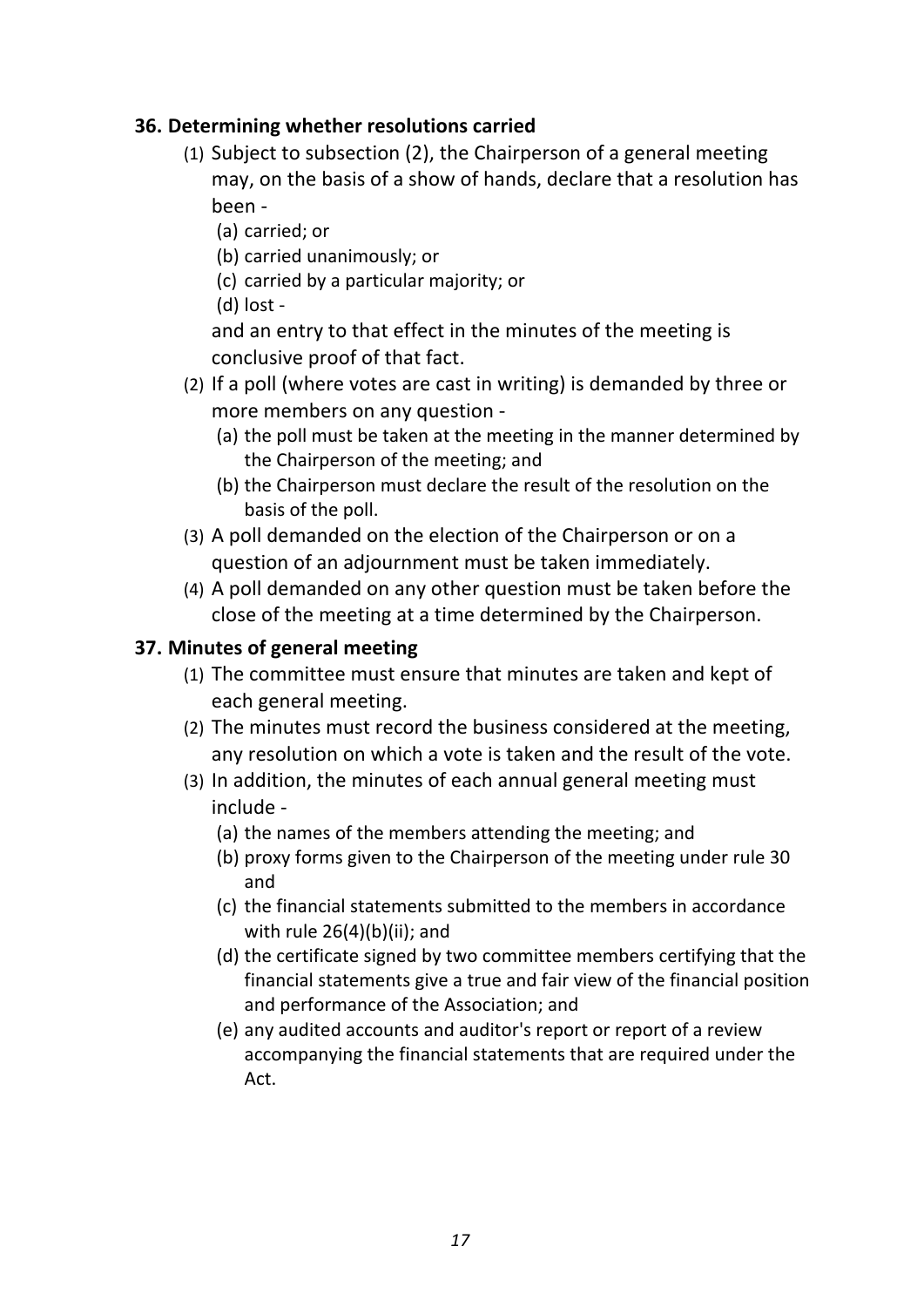# PART 5 – COMMITTEE

# *Division 1 – Powers of committee*

### **38. Role and powers**

- (1) The business of the Association must be managed by or under the direction of a committee.
- (2) The committee may exercise all the powers of the Association except those powers that these Rules or the Act require to be exercised by general meetings of the members of the Association.
- (3) The committee may -
	- (a) appoint and remove staff;
	- (b) establish subcommittees consisting of members with terms of reference it considers appropriate.

# **39. Delegation**

- (1) The committee may delegate to a member of the committee, a subcommittee or staff, any of its powers and functions other than -(a) this power of delegation; or
	- (b) a duty imposed on the committee by the Act or any other law.
- (2) The delegation must be in writing and may be subject to the conditions and limitations the committee considers appropriate.
- (3) The committee may, in writing, revoke a delegation wholly or in part.

# *Division 2 – Composition of committee and duties of members*

# **40. Composition of committee**

The committee consists of -

- (a) a President; and
- (b) a Vice-President; and
- (c) a Secretary; and
- (d) a Treasurer; and
- (e) up to seven (7) ordinary members elected under rule 49.

# **41. General duties**

- (1) As soon as practicable after being elected or appointed to the committee, each committee member must become familiar with these Rules and the Act.
- (2) The committee is collectively responsible for ensuring that the Association complies with the Act and that individual members of the committee comply with these Rules.
- (3) committee members must exercise their powers and discharge their duties with reasonable care and diligence.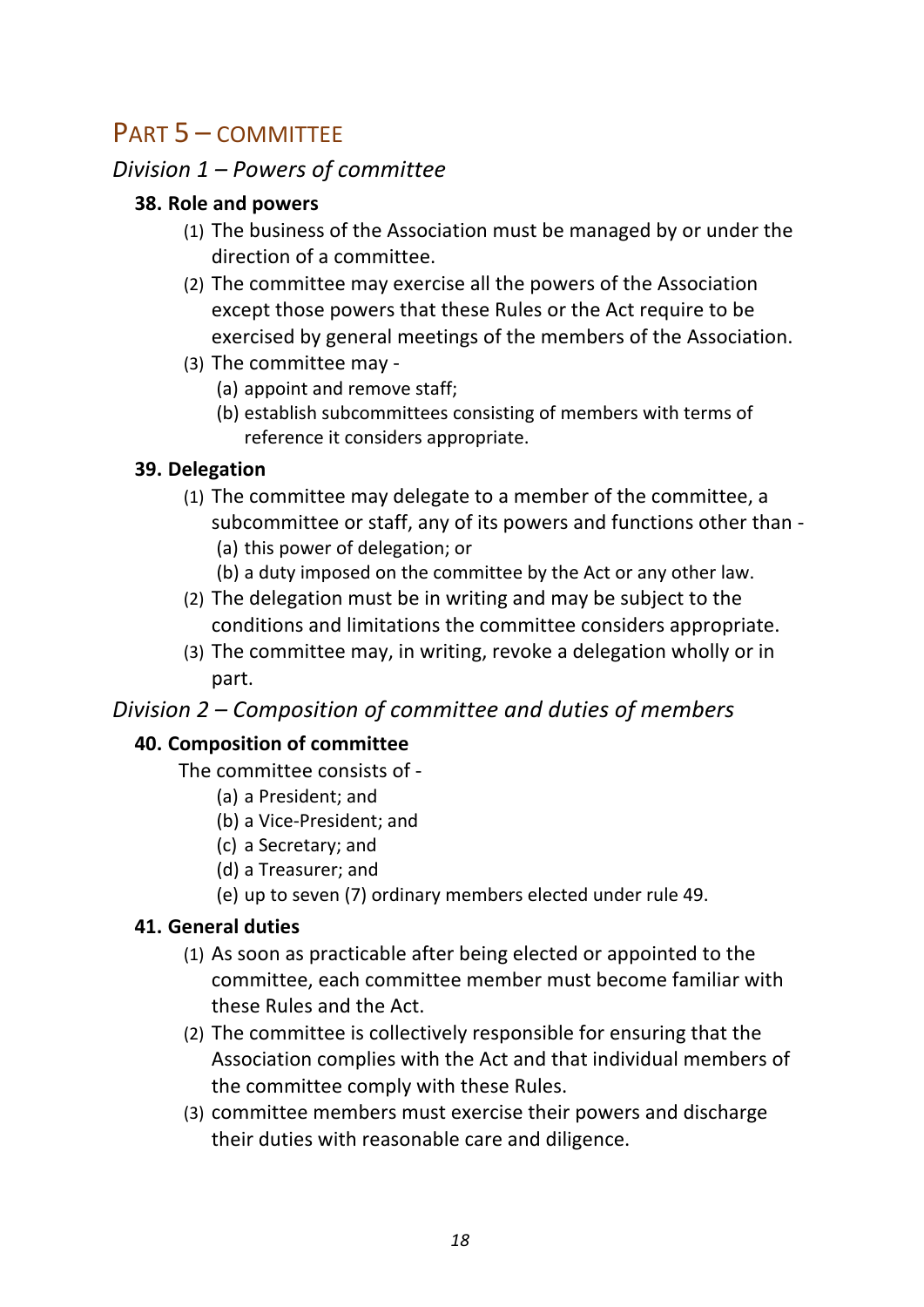- (4) committee members must exercise their powers and discharge their duties -
	- (a) good faith in the best interests of the Association; and
	- (b) for a proper purpose.
- (5) committee members and former committee members must not make improper use of -

(a) their position; or

(b) information acquired by virtue of holding their position -

so as to gain an advantage for themselves or any other person or to cause detriment to the Association.

*Note:* See also Division 3 of Part 6 of the Act which sets out the general duties of the office holders of an incorporated association.

(6) In addition to any duties imposed by these Rules, a committee member must perform any other duties imposed from time to time by resolution at a general meeting.

### **42. President and Vice-President**

- (1) Subject to sub-rule (2), the President or, in the President's absence, the Vice-President is the Chairperson for any general meetings and for any committee meetings.
- (2) If the President and the Vice-President are both absent, or are unable to preside, the Chairperson of the meeting must be -
	- (a) in the case of a general meeting a member elected by the other members present; or
	- (b) in the case of a committee meeting a committee member elected by the other committee members present.

### **43. Secretary**

(1) The Secretary must perform any duty or function required under the Act to be performed by the secretary of an incorporated association.

*Note: Under the Act, the secretary of an incorporated association is responsible for lodging documents of the association with the Registrar.* 

- (2) The Secretary must -
	- (a) maintain the register of members in accordance with rule 18; and
	- (b) keep custody of the common seal (if any) of the Association and, except for the financial records referred to in rule 66(3), all books, documents and securities of the Association in accordance with rules 68 and 71; and
	- (c) subject to the Act and these Rules, provide members with access to the register of members, the minutes of general meetings and other books and documents; and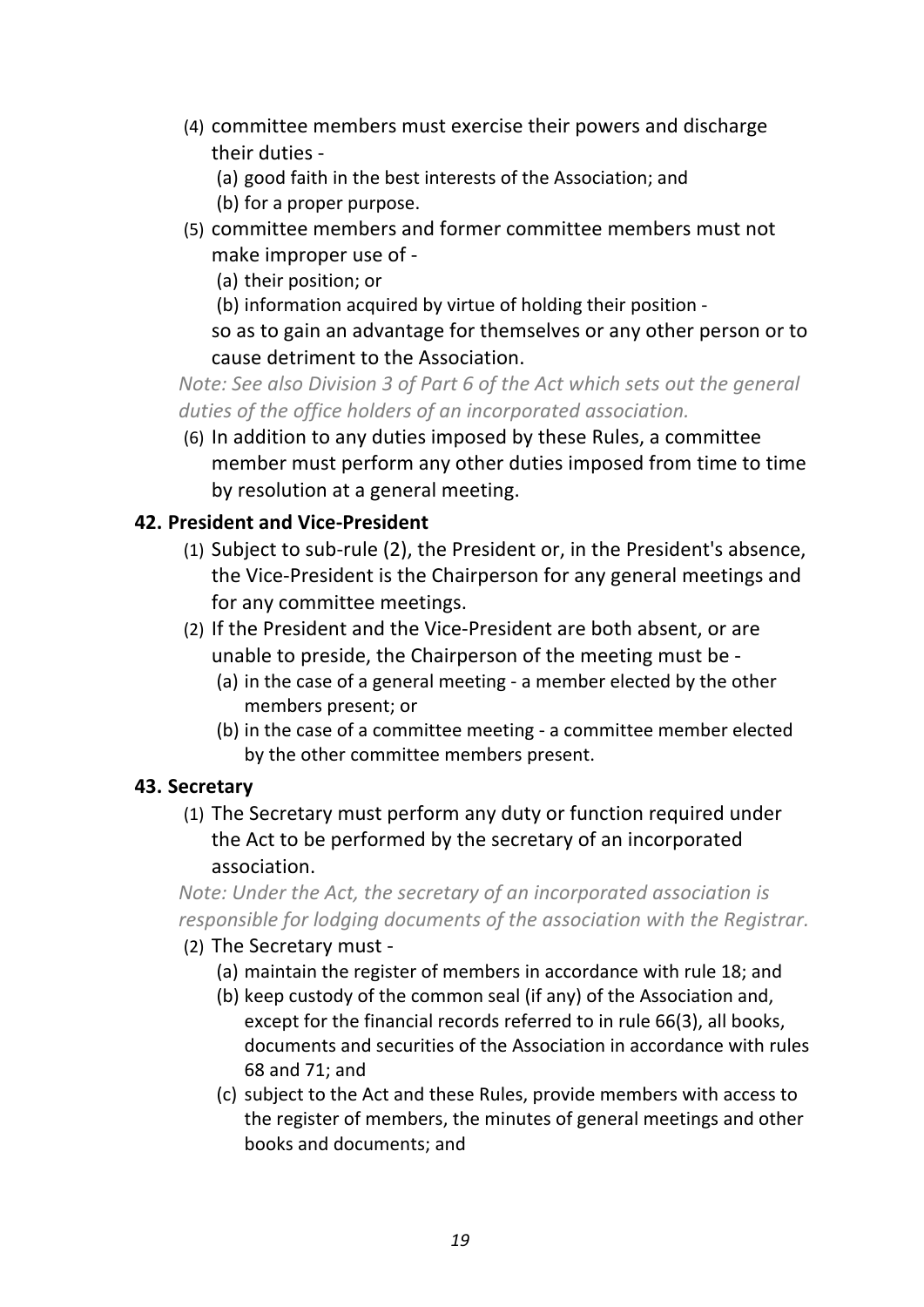- (d) perform any other duty or function imposed on the Secretary by these Rules.
- (3) The Secretary must give to the Registrar notice of his or her appointment within 14 days after the appointment.

#### **44. Treasurer**

- (1) The Treasurer must -
	- (a) receive all moneys paid to or received by the Association and issue receipts for those moneys in the name of the Association; and
	- (b) ensure that all moneys received are paid into the account of the Association within 5 working days after receipt; and
	- (c) make any payments authorised by the committee or by a general meeting of the Association from the Association's funds; and
	- (d) ensure cheques are signed by at least 2 committee members or, in the case of the Public Fund, by two persons authorised to manage the Fund.
- (2) The Treasurer must -
	- (a) ensure that the financial records of the Association are kept in accordance with the Act: and
	- (b) co-ordinate the preparation of the financial statements of the Association and their certification by the committee prior to their submission to the annual general meeting of the Association.
- (3) The Treasurer must ensure that at least one other committee member has access to the accounts and financial records of the Association.

# *Division 3 – Election of committee members and tenure of office*

### **45. Who is eligible to be a committee member**

A member is eligible to be elected or appointed as a committee member if the member-

- (a) is 18 years or over; and
- (b) is entitled to vote at a general meeting.

### **46. Positions to be declared vacant**

- $(1)$  This rule applies to -
	- (a) the first annual general meeting of the Association after its incorporation; or
	- (b) any subsequent annual general meeting of the Association, after the annual report and financial statements of the Association have been received.
- (2) The Chairperson of the meeting must declare all positions on the committee vacant and hold elections for those positions in accordance with rules 45 to 51.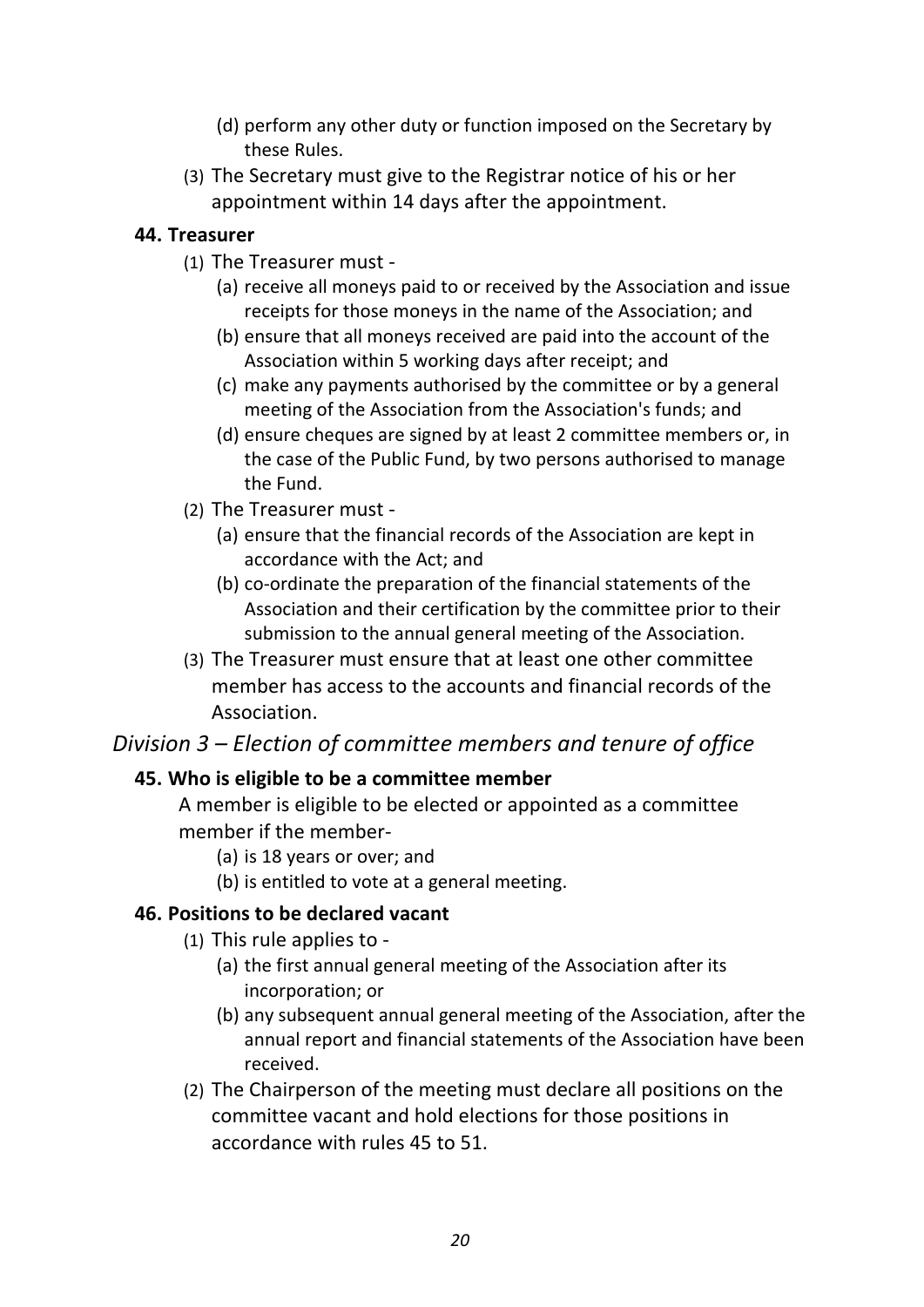### **47. Nominations**

- (1) Nominations of candidates for election as officers of the Association or as ordinary members of the committee:
	- (a) shall be made on the form specified by the committee in the notice of the Annual General Meeting; and
	- (b) delivered to, or received by, the Secretary of the Association not less than three days before the date fixed for the holding of the Annual General Meeting.
- (2) Nominations received less than 3 days before the date of the Annual General Meeting, but postmarked not less than 7 days before the date fixed for the meeting, shall be accepted.
- (3) A member who is nominated for an office and fails to be elected to that office may be nominated at the meeting for any other office for which there is no nomination, or as an ordinary member of the committee if fewer than the stipulated number of ordinary members have been nominated.
- (4) No person shall hold the office of President for more than five consecutive terms.

### **48. Election of President etc.**

- (1) At the annual general meeting, separate elections must be held for each of the following positions -
	- (a) President;
	- (b) Vice-President;
	- (c) Secretary;
	- (d) Treasurer.
- (2) If only one member is nominated for the position, the Chairperson of the meeting must declare the member elected to the position.
- (3) If more than one member is nominated, a ballot must be held in accordance with rule 50.
- (4) On his or her election, the new President may take over as Chairperson of the meeting.

# **49. Election of ordinary members**

- (1) If the number of members nominated for the position of ordinary committee member is less than or equal to the number to be elected, the Chairperson of the meeting must declare each of those members to be elected to the position.
- (2) If the number of members nominated exceeds the number to be elected, a ballot must be held in accordance with rule 50.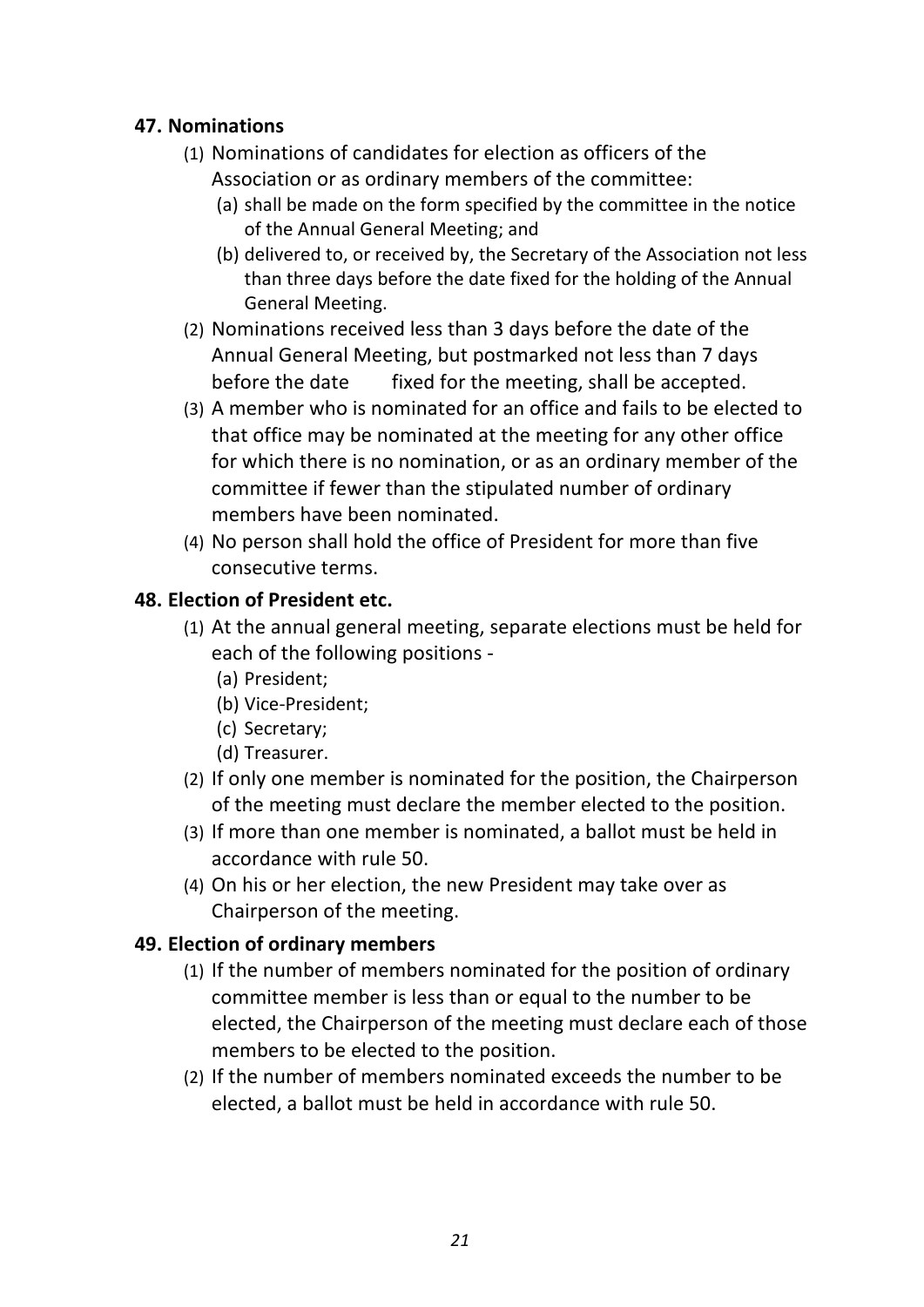### **50. Ballot**

- (1) If a ballot is required for the election for a position, the Chairperson of the meeting must appoint a member to act as returning officer to conduct the ballot.
- (2) The returning officer must not be a member nominated for the position.
- (3) Before the ballot is taken, each candidate may make a short speech in support of his or her election.
- (4) The election must be by secret ballot.
- (5) The returning officer must give a blank piece of paper to -
	- (a) each member present in person; and
	- (b) each proxy appointed by a member.

*Note: If a member has been appointed the proxy of 5 other members, the member must be given 6 ballot papers—one for the member and one each for the other members.*

- (6) If the ballot is for a single position, the voter must write on the ballot paper the name of the candidate for whom they wish to vote.
- (7) If the ballot is for more than one position -
	- (a) the voter must write on the ballot paper the name of each candidate for whom they wish to vote:
	- (b) the voter must not write the names of more candidates than the number to be elected.
- (8) Ballot papers that do not comply with sub-rule  $(7)(b)$  are not to be counted.
- (9) Each ballot paper on which the name of a candidate has been written counts as one vote for that candidate.
- (10) The returning officer must declare elected the candidate or, in the case of an election for more than one position, the candidates who received the most votes.
- $(11)$  If the returning officer is unable to declare the result of an election under sub-rule (10) because 2 or more candidates received the same number of votes, the returning officer must -
	- (a) conduct a further election for the position in accordance with subrules (4) to (10) to decide which of those candidates is to be elected; or
	- (b) with the agreement of those candidates, decide by lot which of them is to be elected.

*Examples:* The choice of candidate may be decided by the toss of a coin, drawing straws or drawing a name out of a hat.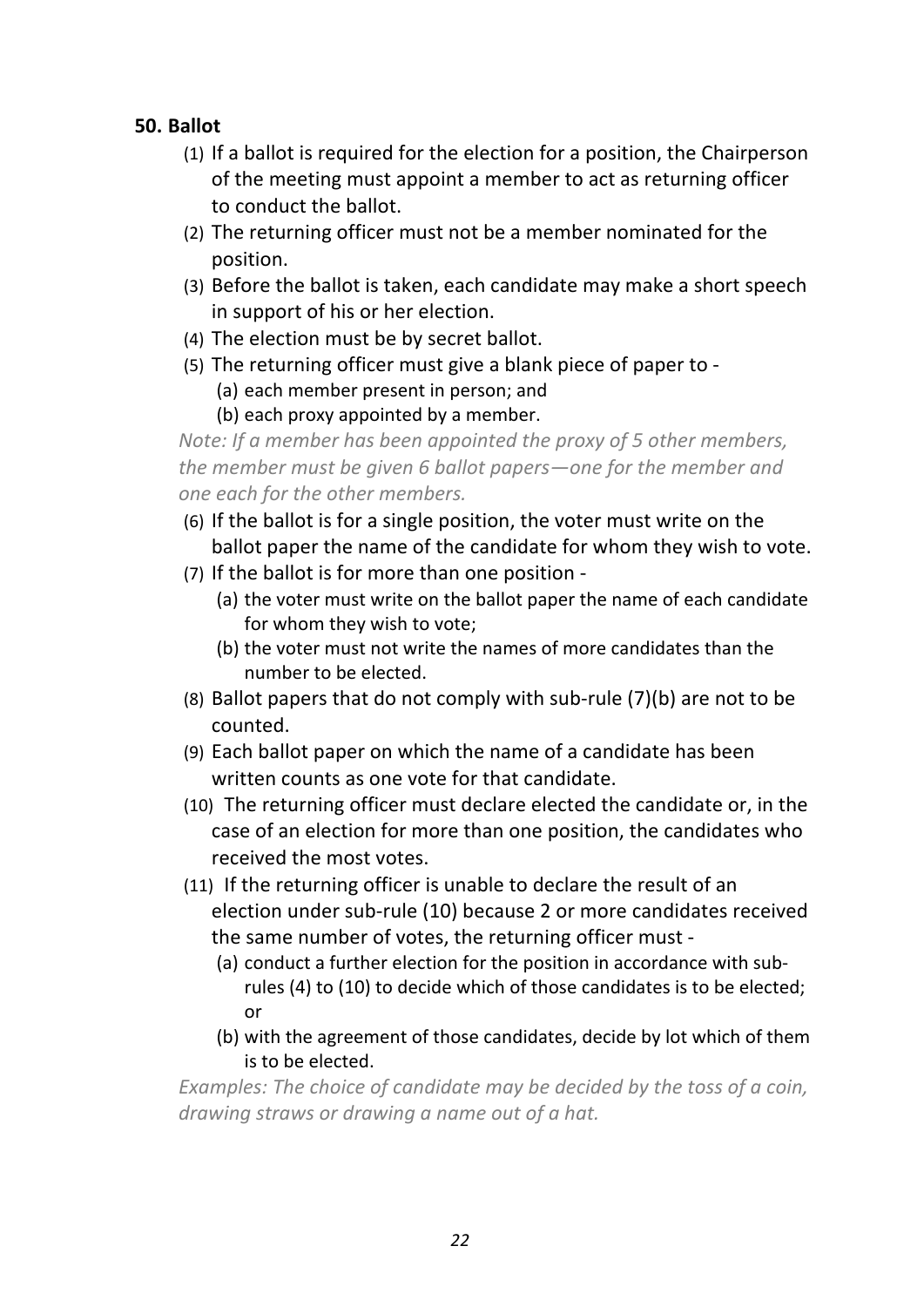# **51. Term of office**

- (1) Subject to sub-rule (3) and rule 52, a committee member holds office until the positions of the committee are declared vacant at the next annual general meeting.
- (2) Subject to Rule 47(4) relating to the re-election of a President, a committee member may be re-elected.
- (3) A general meeting of the Association may-
	- (a) by special resolution remove a committee member from office; and
	- (b) elect an eligible member of the Association to fill the vacant position in accordance with this Division.
- (4) A member who is the subject of a proposed special resolution under sub-rule  $(3)(a)$  may make representations in writing to the Secretary or President of the Association (not exceeding a reasonable length) and may request that the representations be provided to the members of the Association.
- (5) The Secretary or the President may give a copy of the representations to each member of the Association or, if they are not so given, the member may require that they be read out at the meeting at which the special resolution is to be proposed.

### **52. Vacation of office**

- (1) A committee member may resign from the committee by written notice addressed to the committee.
- (2) A person ceases to be a committee member if he or she -
	- (a) ceases to be a member of the Association; or
	- (b) fails to attend 3 consecutive committee meetings (other than special or urgent committee meetings) without leave of absence under rule 63; or
	- (c) otherwise ceases to be a committee member by operation of section 78 of the Act.

*Note:* A committee member may not hold the office of secretary if they *do not reside in Australia.*

### **53. Filling casual vacancies**

- (1) The committee may appoint an eligible member of the Association to fill a position on the committee that -
	- (a) has become vacant under rule 52; or
	- (b) was not filled by election at the last annual general meeting.
- (2) If the position of Secretary becomes vacant, the committee must appoint a member to the position within 14 days after the vacancy arises.
- (3) Rule 52 applies to any committee member appointed by the committee under sub-rule (1) or (2).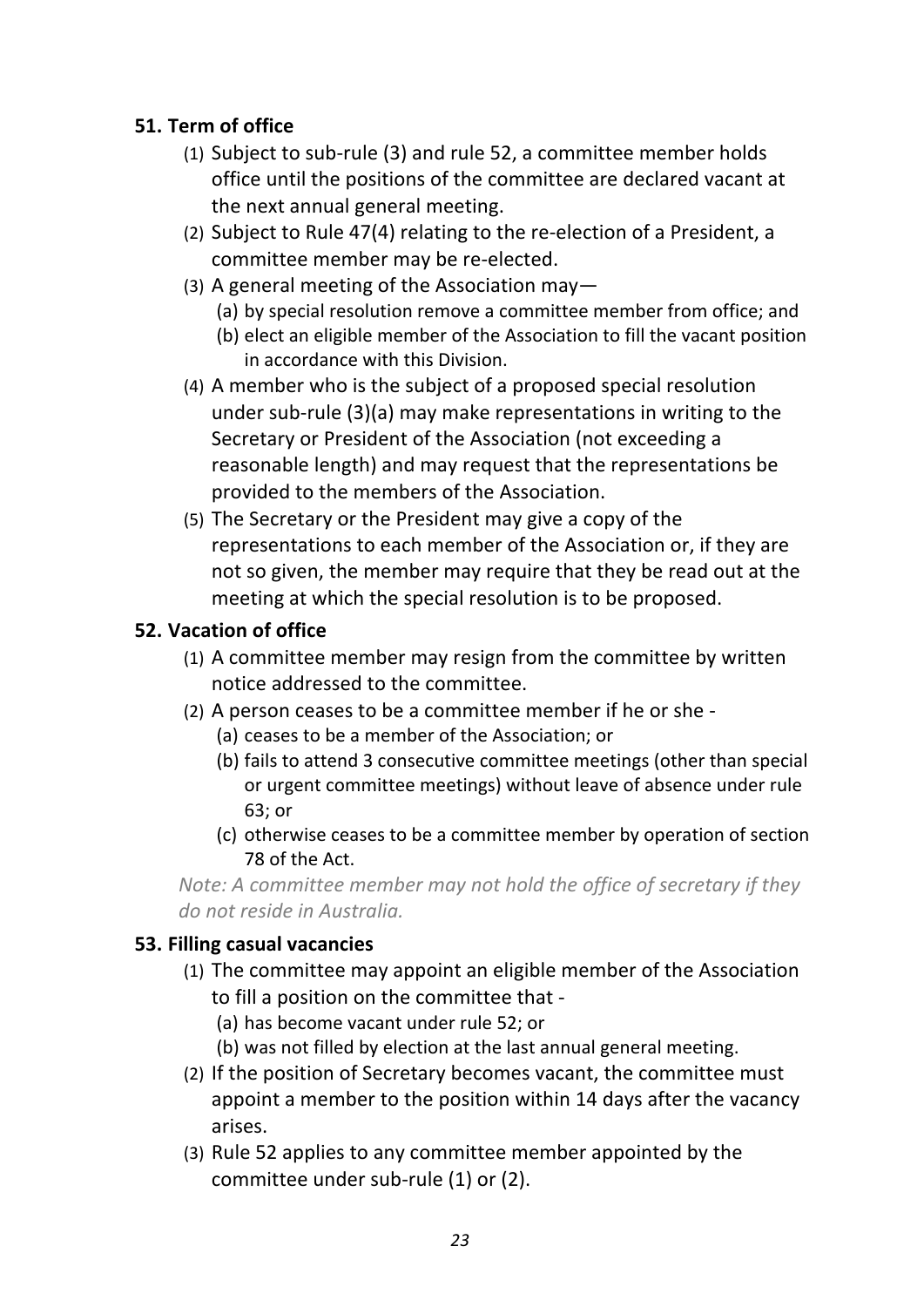(4) The committee may continue to act despite any vacancy in its membership.

# *Division 4 – Meetings of committee*

### **54. Meetings of committee**

- (1) The committee must meet at least 4 times in each year at the dates, times and places determined by the committee.
- (2) The date, time and place of the first committee meeting must be determined by the members of the committee as soon as practicable after the annual general meeting of the Association at which the members of the committee were elected.
- (3) Special committee meetings may be convened by the President or by any 4 members of the committee.

### **55. Notice of meetings**

- (1) Notice of each committee meeting must be given to each committee member no later than 7 days before the date of the meeting.
- (2) Notice may be given of more than one committee meeting at the same time.
- (3) The notice must state the date, time and place of the meeting.
- (4) If a special committee meeting is convened, the notice must include the general nature of the business to be conducted.
- (5) The only business that may be conducted at the meeting is the business for which the meeting is convened.

# **56. Urgent meetings**

- (1) In cases of urgency, a meeting can be held without notice being given in accordance with rule 55 provided that as much notice as practicable is given to each committee member by the quickest means practicable.
- (2) Any resolution made at the meeting must be passed by an absolute majority of the committee.
- (3) The only business that may be conducted at an urgent meeting is the business for which the meeting is convened.

# **57. Procedure and order of business**

- (1) The procedure to be followed at a meeting of a committee must be determined from time to time by the committee.
- (2) The order of business may be determined by the members present at the meeting.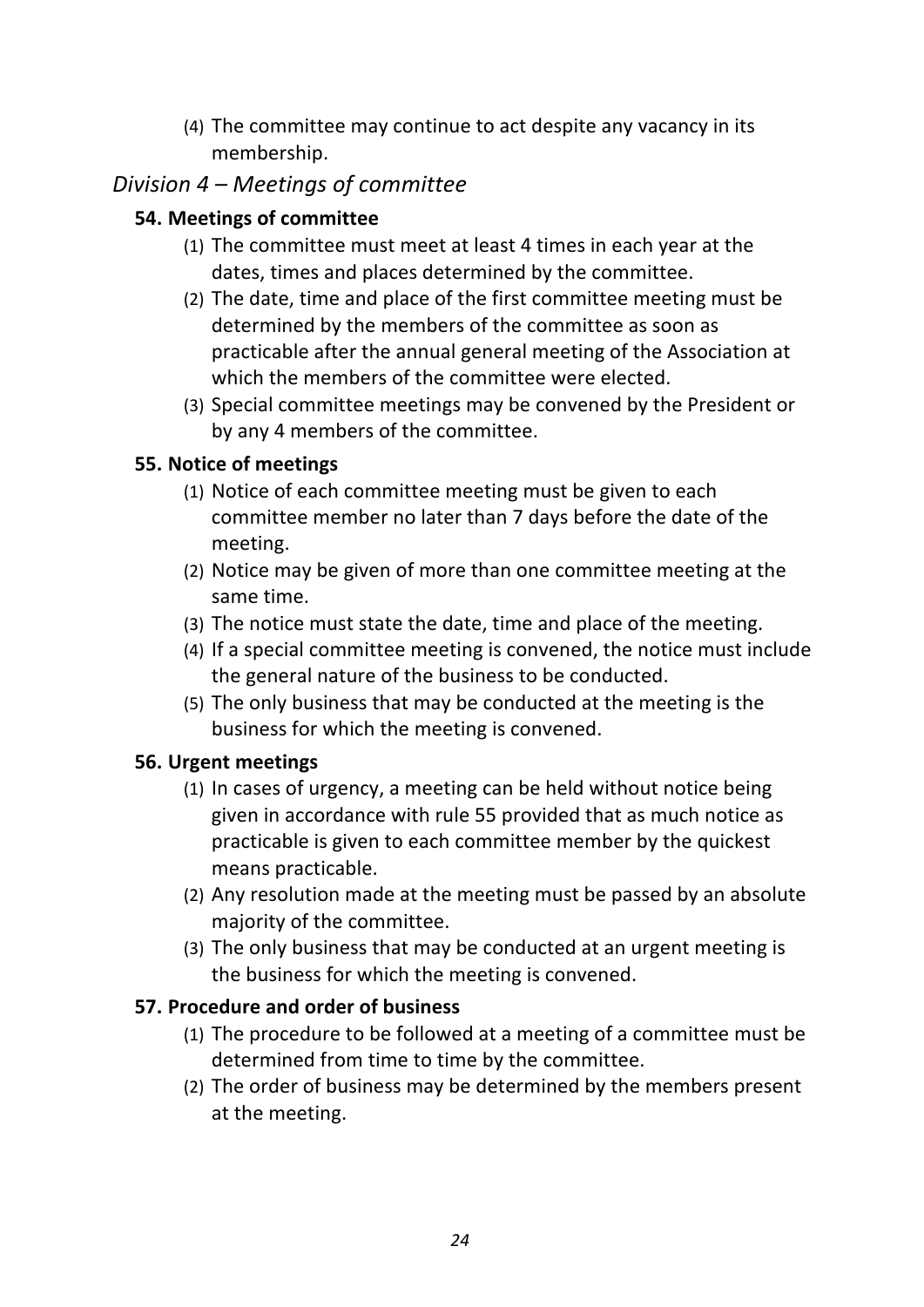### **58. Use of technology**

- (1) A committee member who is not physically present at a committee meeting may participate in the meeting by the use of technology that allows that committee member and the committee members present at the meeting to clearly and simultaneously communicate with each other.
- (2) For the purposes of this Part, a committee member participating in a committee meeting as permitted under subrule (1) is taken to be present at the meeting and, if the member votes at the meeting, is taken to have voted in person.

### **59. Quorum**

- (1) No business may be conducted at a committee meeting unless a quorum is present.
- (2) The quorum for a committee meeting is the presence (in person or as allowed under rule 58) of a majority of the committee members holding office.
- (3) If a quorum is not present within 30 minutes after the notified commencement time of a committee meeting -
	- (a) in the case of a special meeting—the meeting lapses;
	- (b) in any other case—the meeting must be adjourned to a date no later than 14 days after the adjournment and notice of the time, date and place to which the meeting is adjourned must be given in accordance with rule 55.

### **60. Voting**

- (1) On any question arising at a committee meeting, each committee member present at the meeting has one vote.
- (2) A motion is carried if a majority of committee members present at the meeting vote in favour of the motion.
- $(3)$  Subrule  $(2)$  does not apply to any motion or question which is required by these Rules to be passed by an absolute majority of the committee.
- (4) If votes are divided equally on a question, the Chairperson of the meeting has a second or casting vote.
- (5) Voting by proxy is not permitted.

### **61. Conflict of interest**

- (1) A committee member who has a material personal interest in a matter being considered at a committee meeting must disclose the nature and extent of that interest to the committee.
- $(2)$  The member -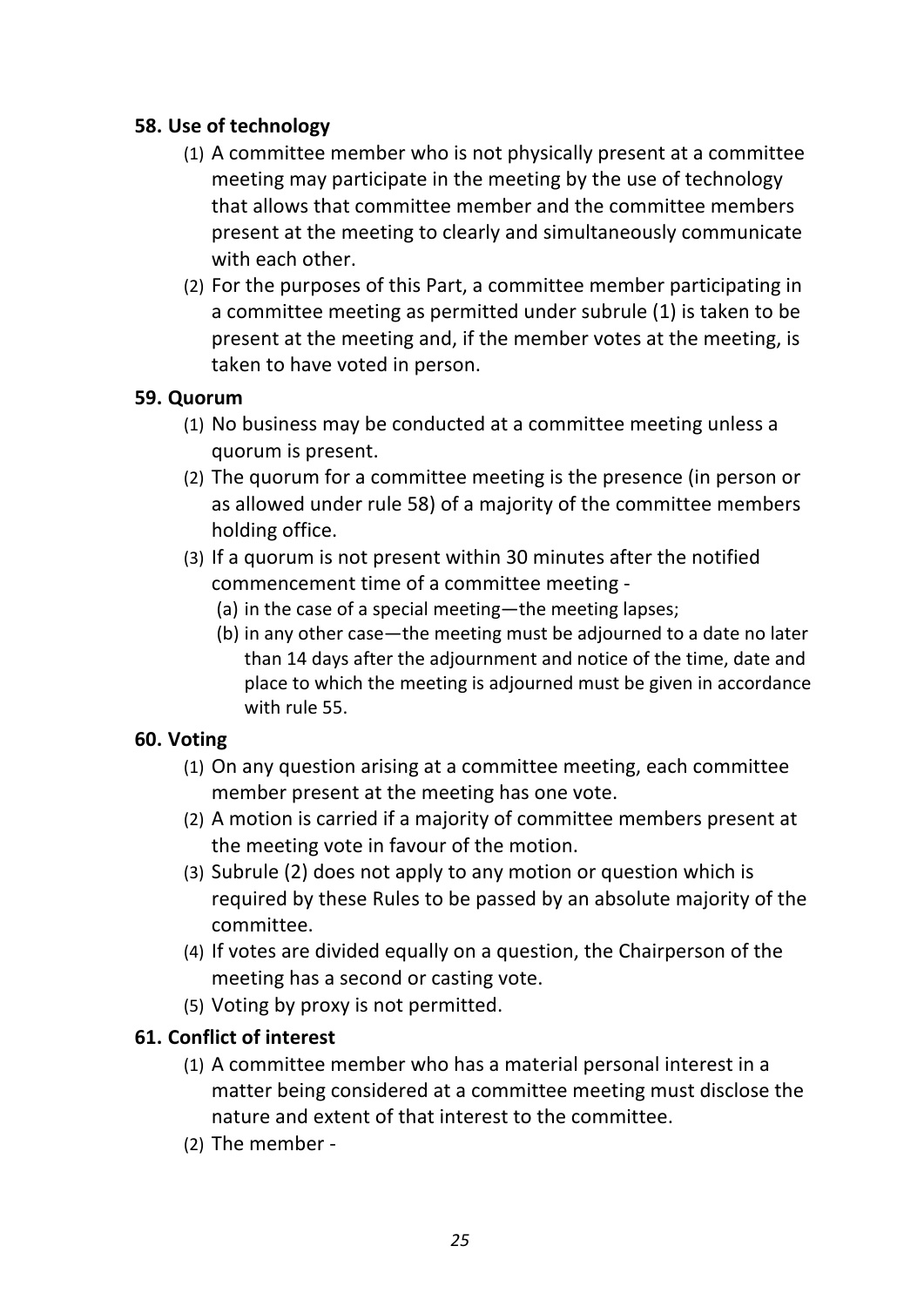- (a) must not be present while the matter is being considered at the meeting; and
- (b) must not vote on the matter.

*Note: Under section 81(3) of the Act, if there are insufficient committee members* to form a quorum because a member who has a material *personal interest is disqualified from voting on a matter, a general meeting may be called to deal with the matter.* 

- (3) This rule does not apply to a material personal interest -
	- (a) that exists only because the member belongs to a class of persons for whose benefit the Association is established; or
	- (b) that the member has in common with all, or a substantial proportion of, the members of the Association.

### **62. Minutes of meeting**

- (1) The committee must ensure that minutes are taken and kept of each committee meeting.
- (2) The minutes must record the following -
	- (a) the names of the members in attendance at the meeting;
	- (b) the business considered at the meeting;
	- (c) any resolution on which a vote is taken and the result of the vote:
	- (d) any material personal interest disclosed under rule 61.

### **63. Leave of absence**

- (1) The committee may grant a committee member leave of absence from committee meetings for a period not exceeding 3 months.
- (2) The committee must not grant leave of absence retrospectively unless it is satisfied that it was not feasible for the committee member to seek the leave in advance.

# PART  $6$  – FINANCIAL MATTERS

### **64. Source of funds**

The funds of the Association may be derived from joining fees, annual subscriptions, donations, fund-raising activities, grants, interest and any other sources approved by the committee.

### **65. Management of funds**

- (1) The Association must open an account with a financial institution from which all expenditure of the Association is made and into which all of the Association's revenue is deposited.
- (2) Subject to any restrictions imposed by a general meeting of the Association, the committee may approve expenditure on behalf of the Association.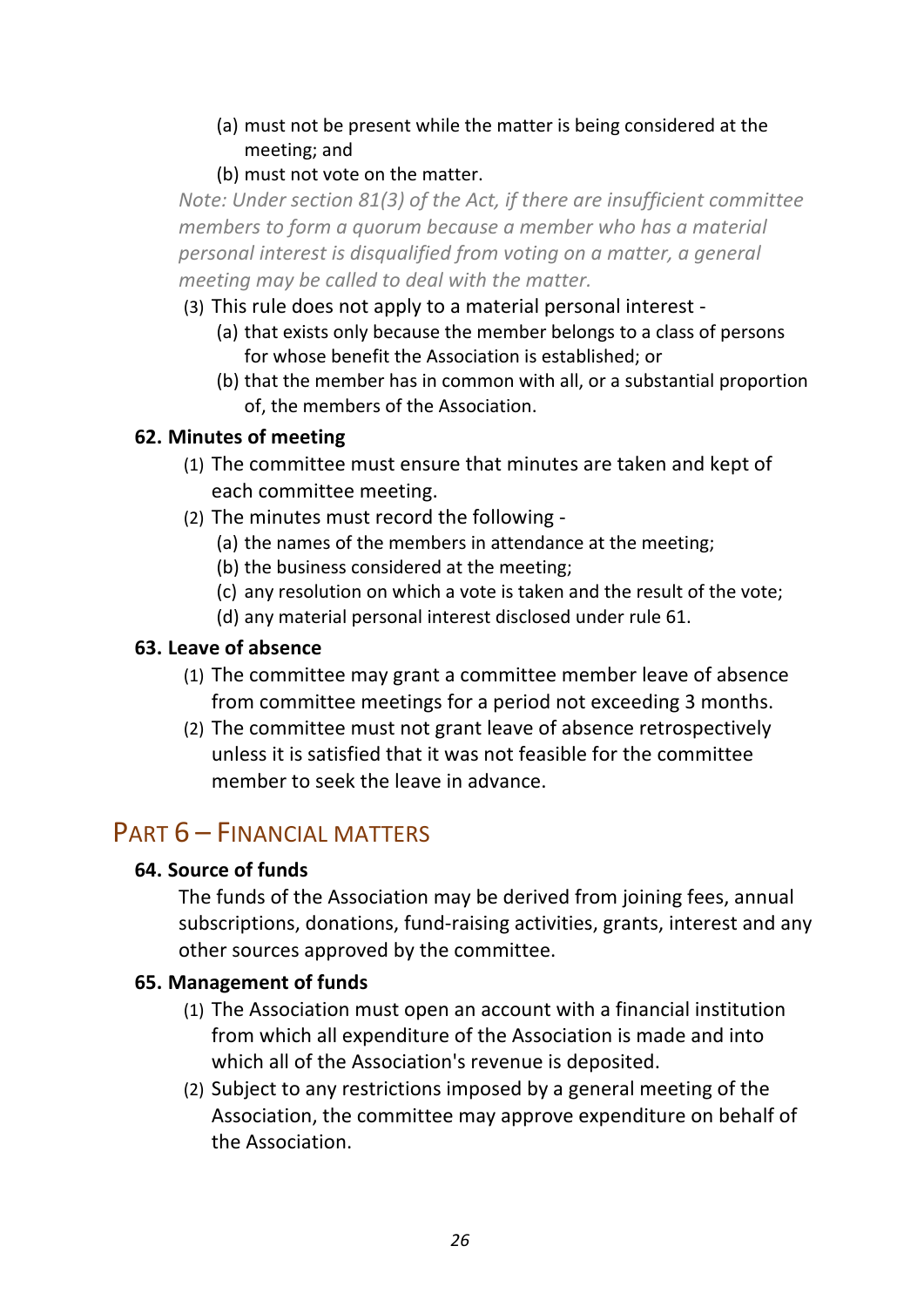- (3) The committee may authorise the Treasurer to expend funds on behalf of the Association (including by electronic funds transfer) up to a specified limit without requiring approval from the committee for each item on which the funds are expended.
- (4) All cheques, drafts, bills of exchange, promissory notes and other negotiable instruments must be signed by 2 committee members or, in the case of the Public Fund, by two persons authorised to manage the Fund.
- (5) All funds of the Association must be deposited into the financial account of the Association no later than 5 working days after receipt.
- (6) With the approval of the committee, the Treasurer may maintain a cash float provided that all money paid from or paid into the float is accurately recorded at the time of the transaction.

### **66. Financial records**

- (1) The Association must keep financial records that -
	- (a) correctly record and explain its transactions, financial position and performance; and
	- (b) enable financial statements to be prepared as required by the Act.
- (2) The Association must retain the financial records for 7 years after the transactions covered by the records are completed.
- (3) The Treasurer must keep in his or her custody, or under his or her control -
	- (a) the financial records for the current financial year; and
	- (b) any other financial records as authorised by the committee.

### **67. Financial statements**

- (1) For each financial year, the committee must ensure that the requirements under the Act relating to the financial statements of the Association are met.
- (2) Without limiting subrule (1), those requirements include -
	- (a) the preparation of the financial statements;
	- (b) if required, the review or auditing of the financial statements;
	- (c) the certification of the financial statements by the committee;
	- (d) the submission of the financial statements to the annual general meeting of the Association;
	- (e) the lodgement with the Registrar of the financial statements and accompanying reports, certificates, statements and fee.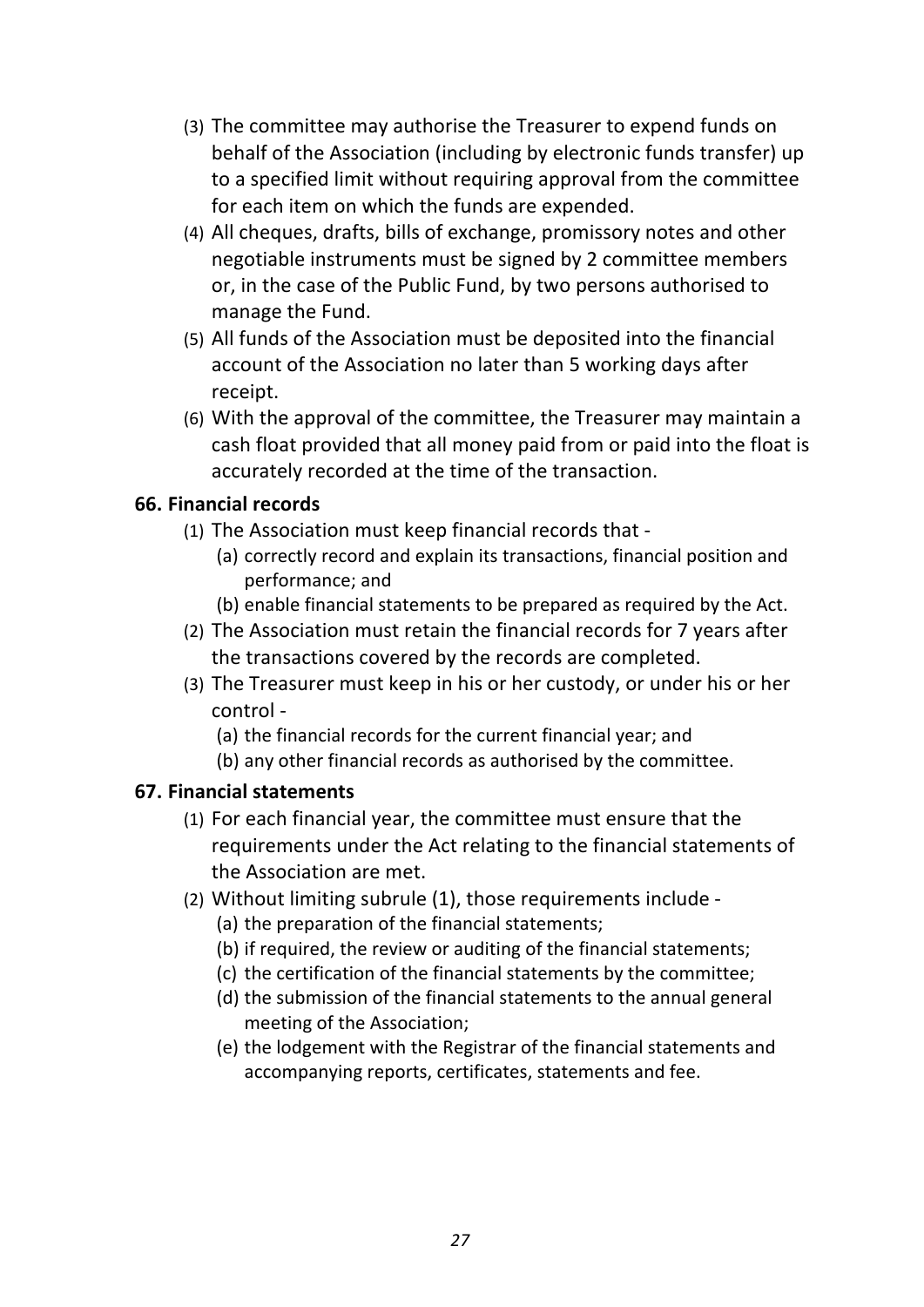# PART 7 – GENERAL MATTERS

### **68. Common seal**

- (1) The Association may have a common seal.
- (2) If the Association has a common seal -
	- (a) the name of the Association must appear in legible characters on the common seal;
	- (b) a document may only be sealed with the common seal by the authority of the committee and the sealing must be witnessed by the signatures of two committee members;
	- (c) the common seal must be kept in the custody of the Secretary.

### **69. Registered address**

The registered address of the Association is -

- (a) the address determined from time to time by resolution of the committee; or
- (b) if the committee has not determined an address to be the registered address - the postal address of the Secretary.

# **70.** Notice requirements

- (1) Any notice required to be given to a member or a committee member under these Rules may be given -
	- (a) by handing the notice to the member personally; or
	- (b) by sending it by post to the member at the address recorded for the member on the register of members; or
	- (c) by email or facsimile transmission.
- (2) Subrule  $(1)$  does not apply to notice given under rule 56.
- (3) Any notice required to be given to the Association or the committee may be given -
	- (a) by handing the notice to a member of the committee; or
	- (b) by sending the notice by post to the registered address; or
	- (c) by leaving the notice at the registered address; or
	- (d) if the committee determines that it is appropriate in the circumstances -
		- (i) by email to the email address of the Association or the Secretary; or
		- (ii) by facsimile transmission to the facsimile number of the Association.

# **71. Custody and inspection of books and records**

- (1) Members may on request inspect free of charge -
	- (a) the register of members;
	- (b) the minutes of general meetings;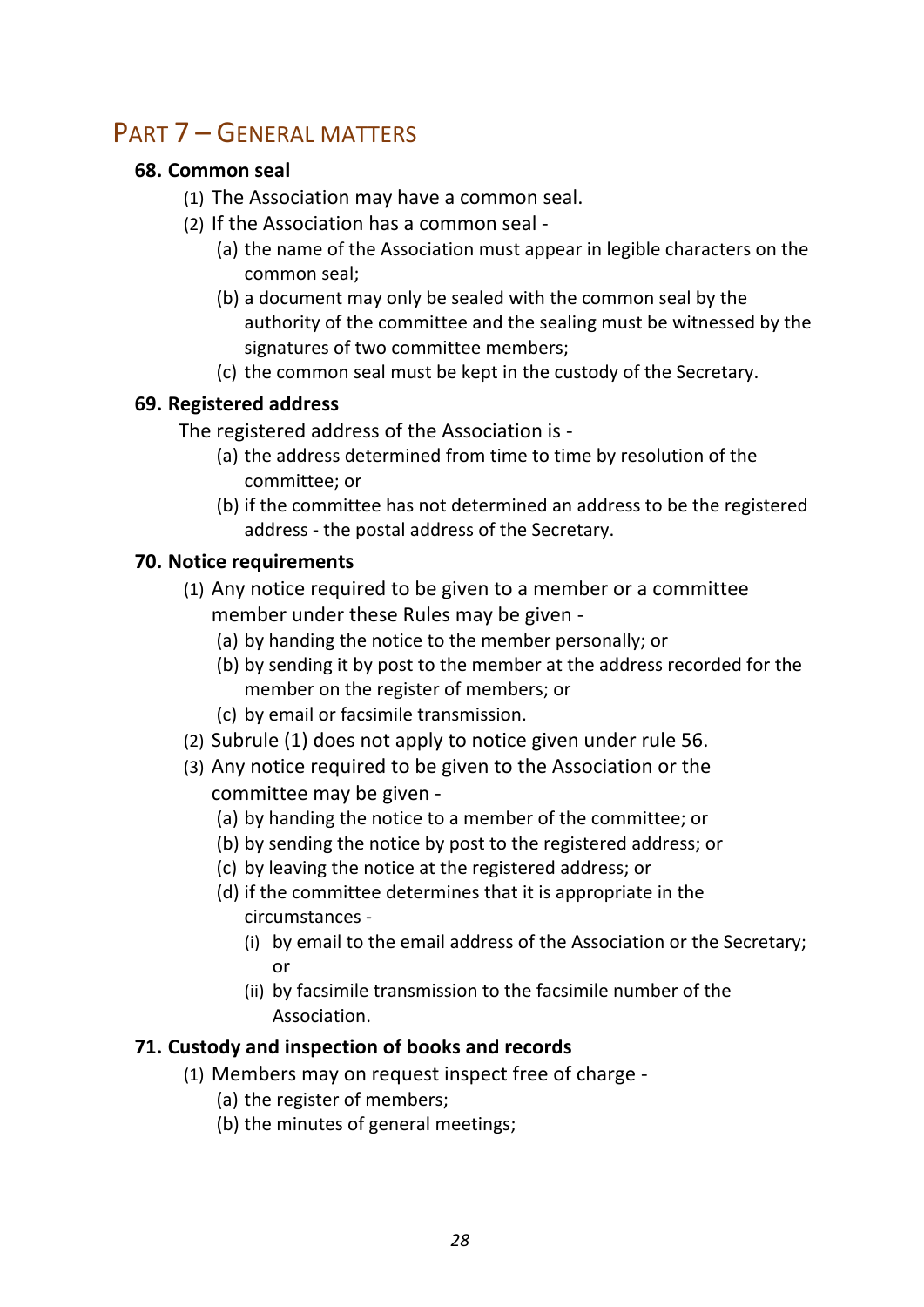(c) subject to sub-rule (2), the financial records, books, securities and any other relevant document of the Association, including minutes of committee meetings.

*Note:* See note following rule 18 for details of access to the register of *members.*

- (2) The committee may refuse to permit a member to inspect records of the Association that relate to confidential, personal, employment, commercial or legal matters or where to do so may be prejudicial to the interests of the Association.
- (3) The committee must on request make copies of these rules available to members and applicants for membership free of charge.
- (4) Subject to sub-rule  $(2)$ , a member may make a copy of any of the other records of the Association referred to in this rule and the Association may charge a reasonable fee for provision of a copy of such a record.
- (5) For purposes of this rule  $-$

relevant documents means the records and other documents, however compiled, recorded or stored, that relate to the incorporation and management of the Association and includes the following  $-$ 

- (a) its membership records;
- (b) its financial statements;
- (c) its financial records;
- (d) records and documents relating to transactions, dealings, business or property of the Association.

# **72. Public fund**

- (1) The Association will establish and maintain a public fund for donations to further the purposes of the Association, the fund to be named the Geelong Chamber Music Society Inc. Donations Fund.
- (2) Donations will be deposited into the public fund listed on the Register of Cultural Organisations. These monies will be kept separate from other funds of the Association and will only be used to further the purposes of the Association as stated in the Association's Statement of Purposes. Investment of monies in this fund will be made in accordance with guidelines for public funds as specified by the Australian Taxation Office.
- (3) The fund will be administered by a sub-committee of the committee, comprised of three persons, at least one of whom is also a member of the committee and who, because of their tenure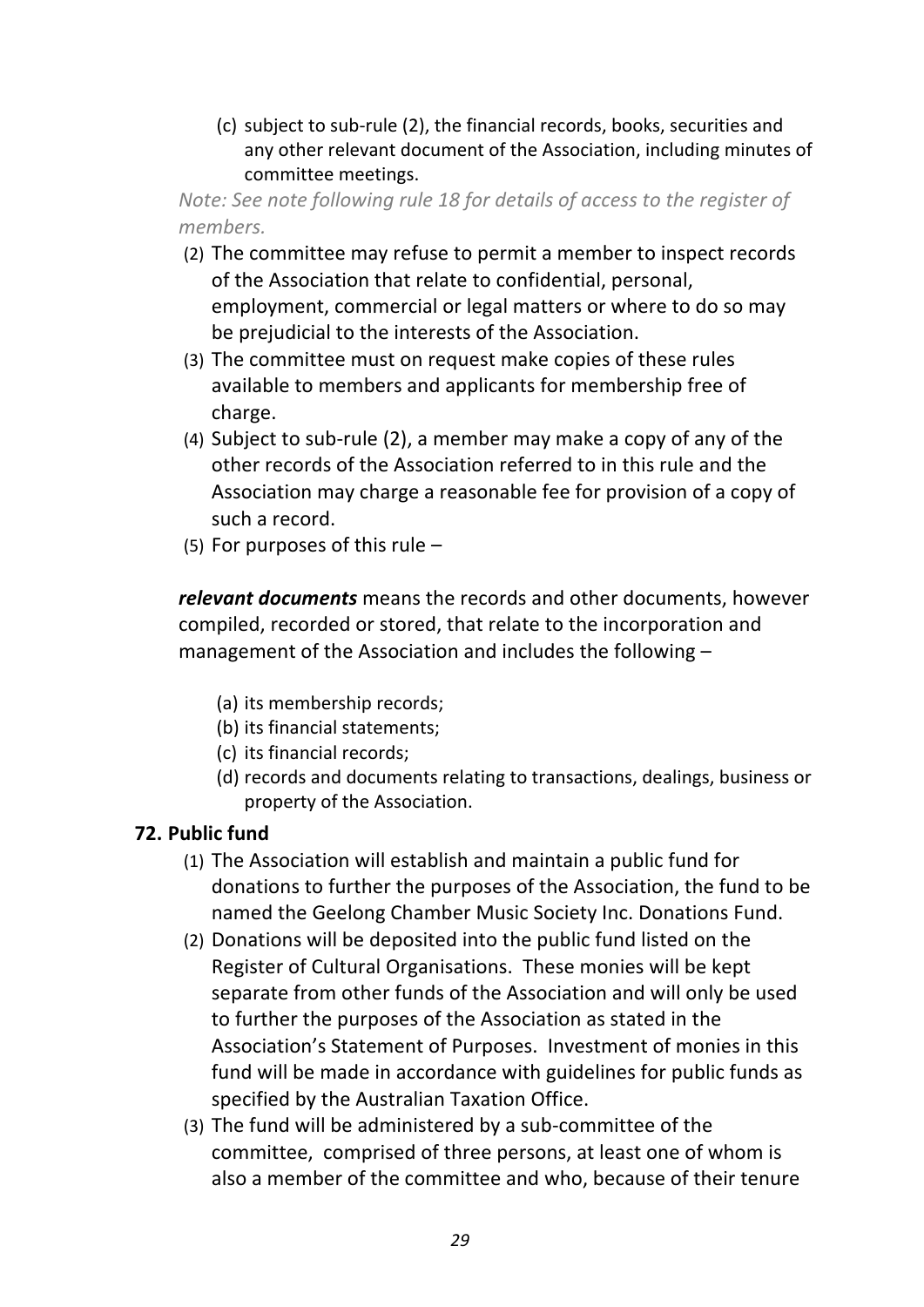of some public office or professional standing, have an underlying community responsibility, as distinct from obligations solely in regard to the cultural objectives of the Association.

- (4) No monies in this fund will be distributed to members or office bearers of the Association, except as reimbursement of out-ofpocket expenses incurred on behalf of the fund or proper remuneration for administrative services.
- (5) The Department responsible for the administration of the Register of Cultural Organisations will be notified of any proposed amendments or alterations to provisions for the public fund to assess the effect of any amendments on the public fund's continuing Deductible Gift Recipient status.
- (6) Receipts for gifts to the public fund must state:
	- (a) The name of the public fund and that the receipt is for a gift made to the public fund;
	- (b) The Australian Business Number of the Association;
	- (c) The fact that the receipt is for a gift; and
	- (d) Any other matter required to be included on the receipt pursuant to the requirements of the Income Tax Assessment Act 1997.
- (7) If upon the winding up or dissolution of the public fund listed on the Register of Cultural Organisations, there remains, after satisfaction of all debts and liabilities, any property or funds, the property or funds shall not be paid to or distributed among the members of the Association, but shall be given or transferred to some other fund, authority or institution having objects similar to the objects of this public fund, and whose rules shall prohibit the distribution of its or their income among its or their members, such fund, authority or institution to be eligible for tax deductibility of donations under Subdivision 30-B, section 30-100, of the Income Tax Assessment Act 1997.

### **73. Winding up and cancellation**

- (1) The Association may be wound up voluntarily by special resolution.
- $(2)$  In the event of the winding up or the cancellation of the incorporation of the Association, the surplus assets of the Association must not be distributed to any members or former members of the Association.
- (3) Subject to the Act and any court order made under section 133 of the Act, the surplus assets must be given to a body that has similar purposes to the Association and which is not carried on for the profit or gain of its individual members.